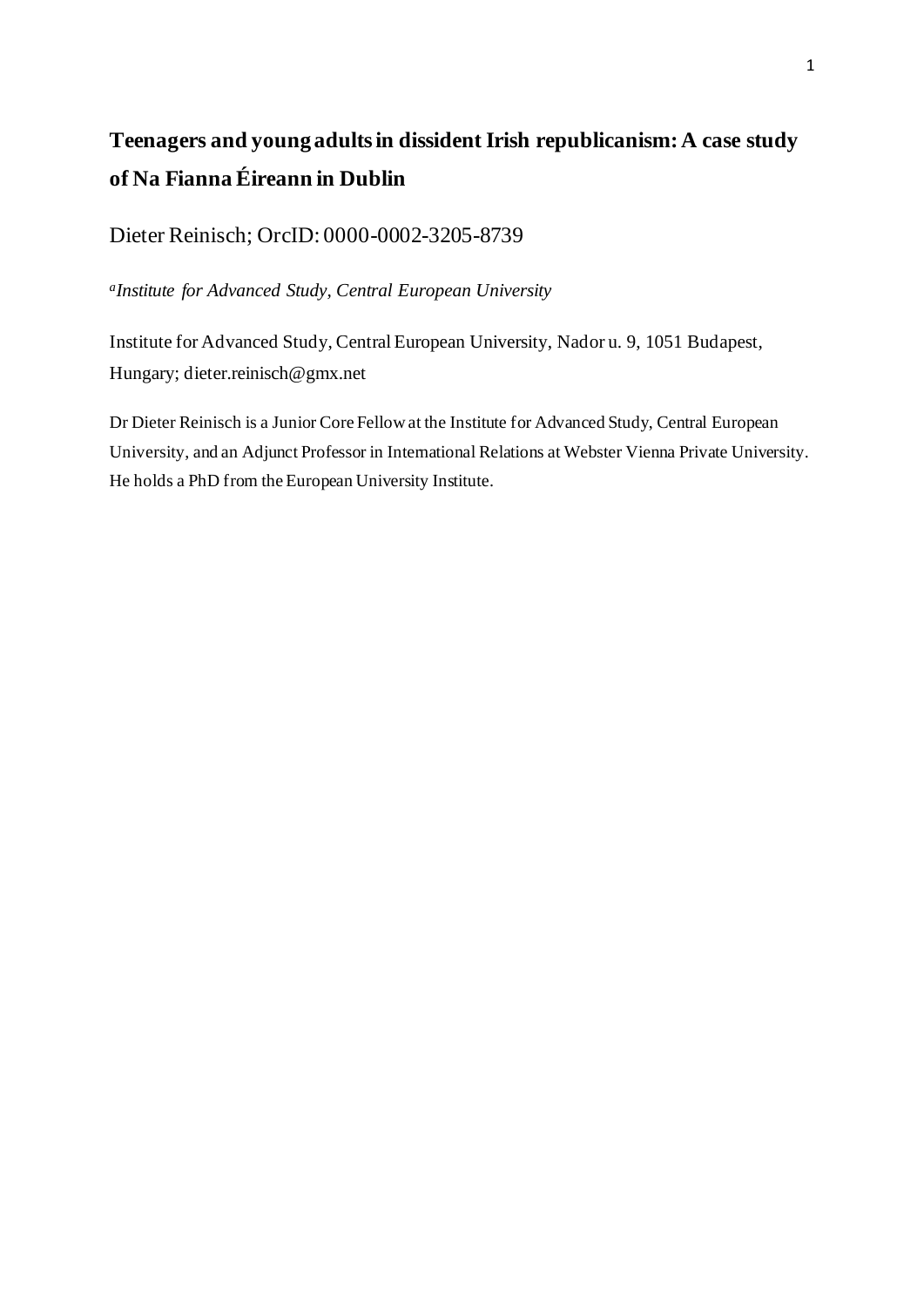# **Teenagers and young adults in dissident Irish republicanism: A case study of Na Fianna Éireann in Dublin**

On 18 April 2019, by-stander Lyra McKee was killed while a group of teenagers and young men rioted against the PSNI in the Northern Irish city of Derry. During these riots, two masked gunmen of the "New IRA" fired up to ten shots at three PSNI Land Rovers. The recruitment of teenagers into the ranks of dissident Irish republicans has raised concern that a new generation of young adults born after the signing of the Good Friday Agreement is prepared to continue acts of political violence in Ireland. This article will examine the motivations and ideology of teenagers and young adults in dissident Irish republican organisations. It is based on a series of in-depth interviews with members of the dissident republican youth organisation Na Fianna Éireann in the Dublin region. The interview data show four broad motivational factors for teenagers and young adults to join the republican youth organisation, Na Fianna Éireann, in the Republic of Ireland. These four are: First, working-class background, with its related deprivation and social problems (such as criminality and drug addiction); second, the importance of family links and social networks; third, social media as an introduction to republicanism; and, fourth, fascination with Irish history.

Keywords: radicalization, dissident Irish republicans, Na Fianna Éireann, interviews, Ireland

## **1. Introduction**

On the night of Tuesday 18 April 2019, a group of teenagers and young men rioted against the PSNI in the Northern Irish city of Derry. During these riots, a masked gunman fired up to ten shots towards three PSNI Land Rovers, fatally injuring Lyra McKee. Mobile phone footage and CCTV of the incident indicate that the gunman responsible for killing McKee was a teenager or young adult. The so-called "New IRA" has since admitted responsibility for her death. (Young 2019) Among those later arrested for their alleged involvement in the riots and the shooting are four teenagers, aged 15, 18, 18, and 19. The recruitment of youths into the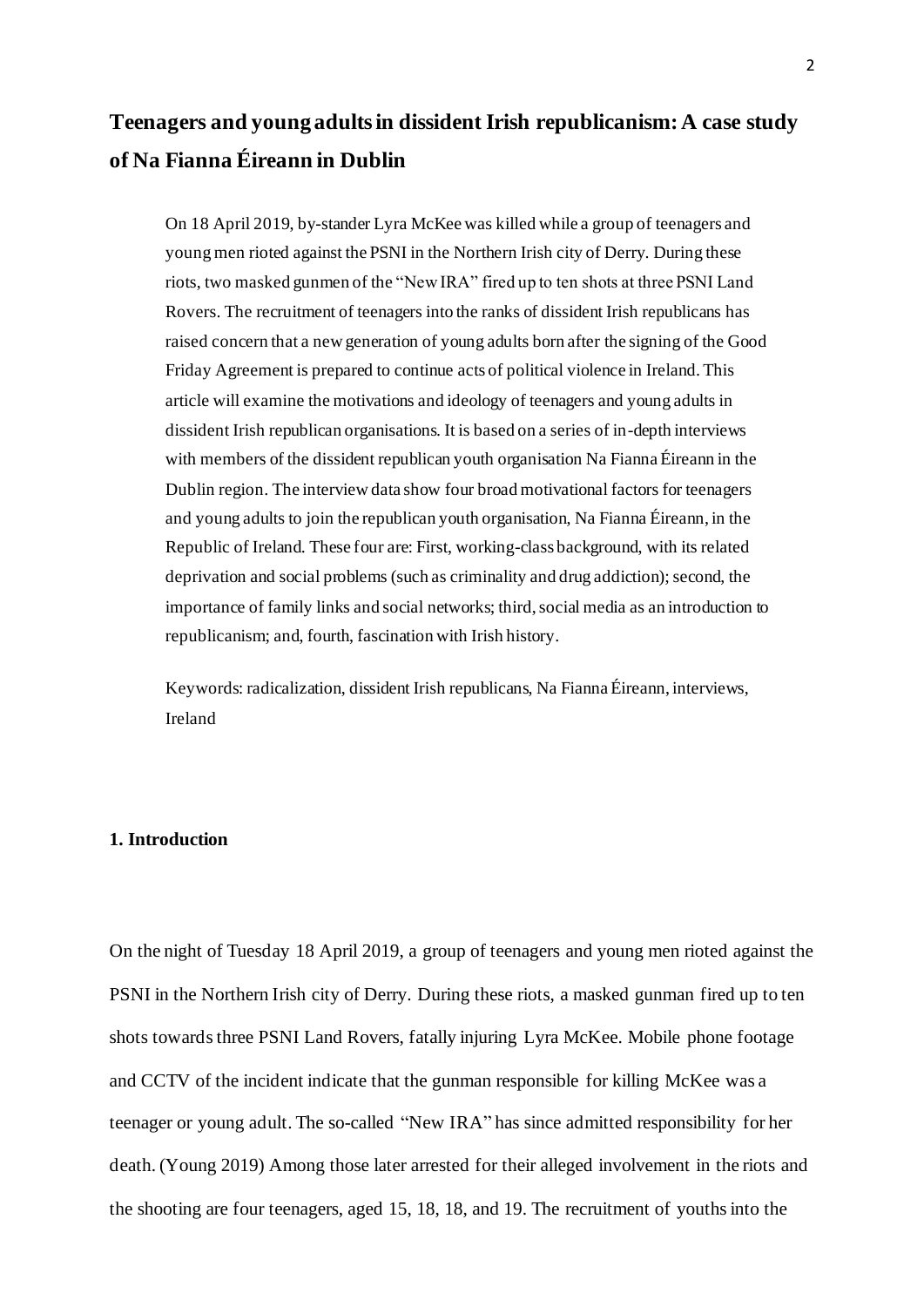ranks of dissident Irish republicans in areas like Creggan, a Catholic working-class neighbourhood in Derry, has raised fears that a new generation of young adults born after the signing of the Good Friday Agreement are prepared to continue acts of political violence in Ireland. This public debate has even motivated a national executive member of Saoradh, a dissident republican organization with alleged links to the "New IRA", to contribute to the discussion about "youth radicalization publicly". (Fennell 2019) While dissident paramilitaries define their armed actions to Northern Ireland, there is a "dominance of the Republic of Ireland in the dissident community". (Horgan 2013, 96) For this reason, this article presents motivational factors for joining dissident groups in the Republic of Ireland. This article will shed light on what motivates teenagers and young adults to join dissident republican organizations and the ideology of the teenagers and young adults in these groups. It is based on a series of interviews with six members of the republican youth organization Na Fianna Éireann in the Dublin region.<sup>1</sup>

The interview data identify several factors that seem to increase the likelihood of joining the republican youth organization Na Fianna Éireann in the Republic of Ireland. These motivational factors are, first, socio-economic factors such as working-class background, deprivation, and social problems such as criminality and drug addiction in their areas; second, the importance of family links and social networks; third, engagement in social media as an introduction to the groups; and, fourth, a fascination with Irish history. This paper will introduce these factors by providing excerpts from the oral history interview transcripts.

Since the March 2009 attacks by dissident republicans that killed two British soldiers and a PSNI officer, there has been a growing academic interest in Irish republicans opposed to the Good Friday Agreement. (Frampton 2011; Hoey 2018b; Horgan 2013; McGlinchey 2019; Morrison 2013; Sanders 2011; Taylor and Currie 2011; Whiting 2015) While the field of dissident republicanism was well-defined until 2006, several new groups have since emerged,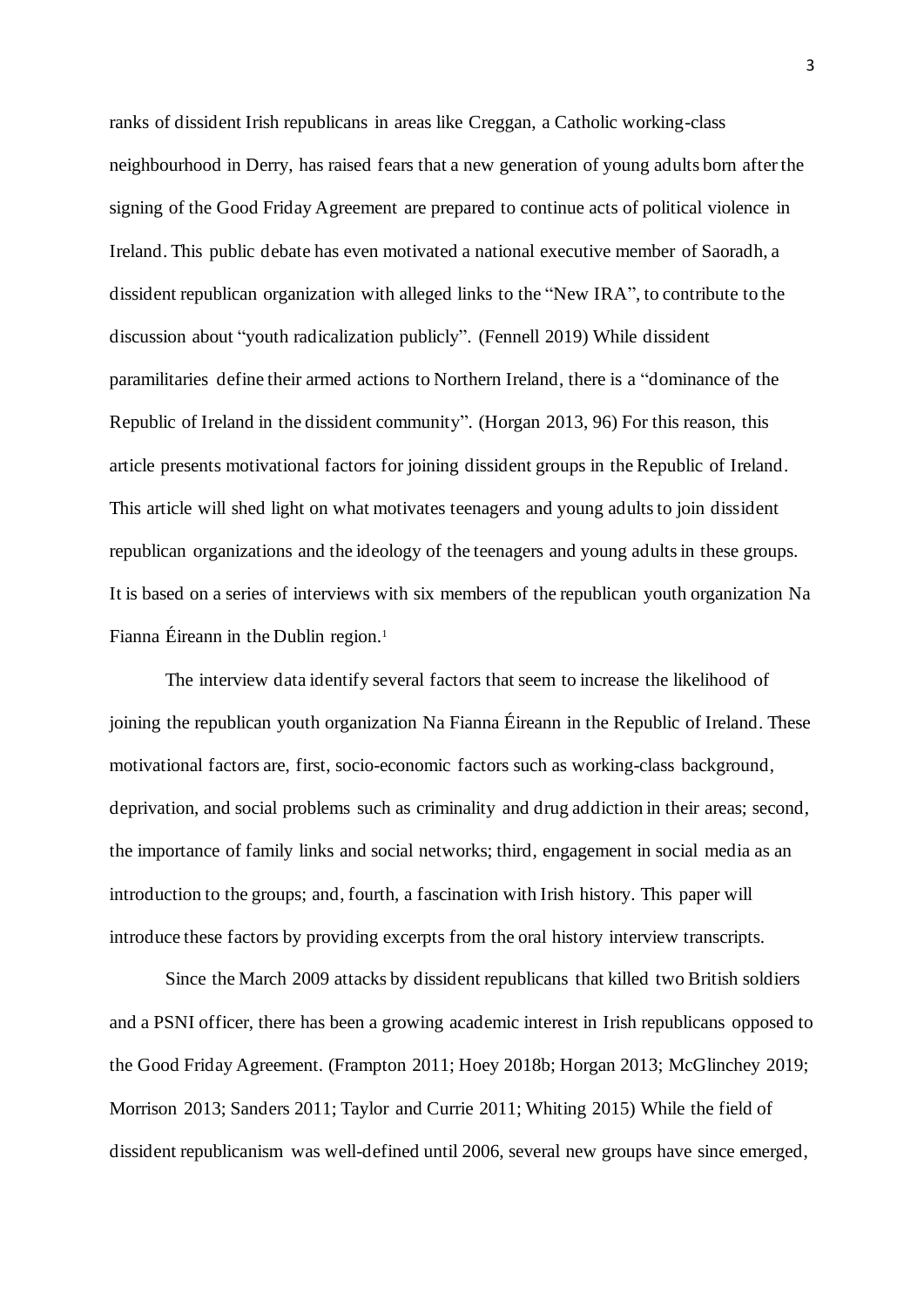both political organizations and paramilitaries. (Horgan 2013, 21-46) Researchers struggle to keep up with the often fast-changing developments within the scene.

McAlister et al. researched youths in post-conflict Northern Ireland. (McAlister, Haydon, and Scraton 2013; McAlister, Dwyer, and Carr 2018) While her research is primarily concerned with young victims of paramilitary violence, she also interviewed two young men active in paramilitary organizations. (McAlister, Dwyer, and Carr 2018) Notably, she completed the data collection process for her research in 2016 – the same year, I conducted these interviews. Hence, I use McAlister's research to compare and contextualize my findings. So far, Horgan and Gill have provided the most detailed analyses of recruitment patterns into dissident republican groups. (2011, 43-64) However, their research was published before the emergence of the current Na Fianna group in Dublin and the foundation of the New IRA, both around 2012; a subsequent book by Horgan further analysis the membership of dissident republican organization before the emergence of the two groups. (2013) Moreover, while recent publications provide an understanding of Provisional republicanism in the Republic of Ireland, dissident republicanism in the Republic of Ireland remains a research lacuna. (Ó Faoleán 2019; Hanley 2018; Mulroe 2017)

In 2013, Gill and Horgan published an analysis of 1240 Provisional republicans. (2013) This research is the most detailed analysis of republicans during the Northern Irish conflict so far. They note that "there are notable exceptions of course, but by and large empirical analysis of political violence in Northern Ireland at the individual level have been scarce" (Gill and Horgan 2013, 436) My article will build on these finding by providing understanding at the individual level in two ways: I will provide qualitative data on recruitment into republican organizations opposed to the peace process; and, thereby, offer a post-1998 perspective on Irish republicanism.

The roles of the Republic of Ireland and young recruits have been acknowledged in by experts in the field. Horgan and Gill stress that Southerners have always swelled the general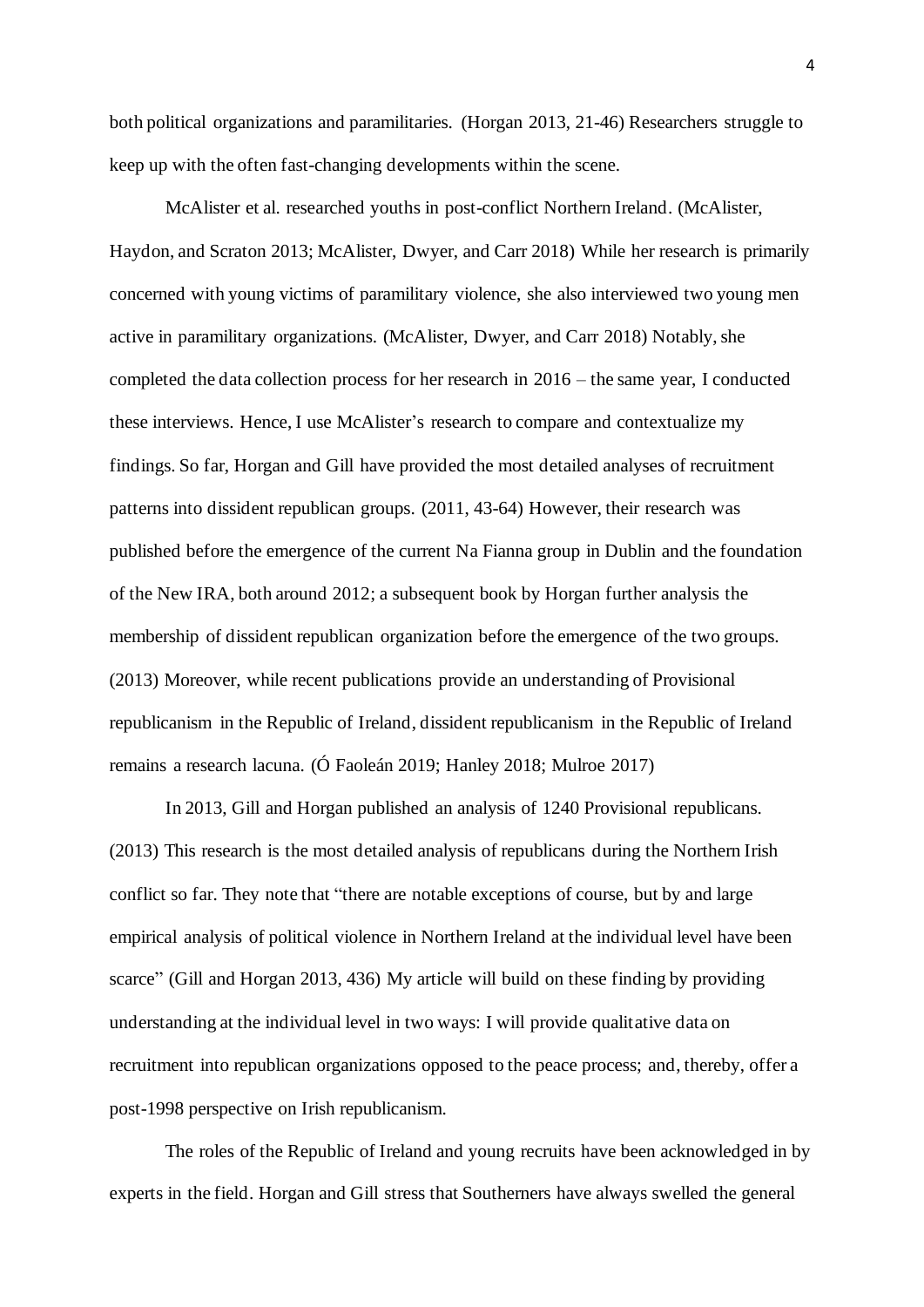ranks of dissidents. (2011, 54) Another expert of dissident republicanism, Morrison, suggests that dissident groups "are not able to survive" without young recruits. (2011, 37) Nonetheless, little literature is available on these two aspects. My research will, therefore, add to the growing corpus of publications about dissident republicans, albeit, on two henceforth underresearched topics: the activism of teenagers and young adults in these groups and the activism of these groups in the Republic of Ireland.

The narrative, life-story approach to conducting interviews by oral historians has recently found entry into the social sciences, including International Relations. (Ben Aharon 2020) Many scholars, most notably Sageman, have complained about the lack of primary sources and access to perpetrators of violence in the study of terrorism. (2014) Larsen acknowledges that researchers of radicalization face obstacles in accessing hard-to-reach groups and gaining a high degree of trust with radical groups and potential interview partners. Hence, "research on radicalization has to a large degree relied on data collection through secondary source". (2020) Under these circumstances, oral history provides an alternative perspective to terrorism and radicalization, which may help to overcome these limitations and obstacles. This article aims to provide insight and original interview material for further research on youth radicalization in the Republic of Ireland. The content provided is limited to a small number of interviews and does not aim to be representative. Instead, my qualitative research adds data for further comparative analysis.

This article consists of six parts. I will first briefly introduce the current scene of socalled dissident republicanism. This outline will provide an understanding of the second part that will introduce youth in these organizations and the third part, an overview of the current Na Fianna Éireann republican youth organization. My research methodology and interview data follow this. The fifth part will introduce several observations from the interviews that will help us to understand what motivates teenagers and young adults to join dissident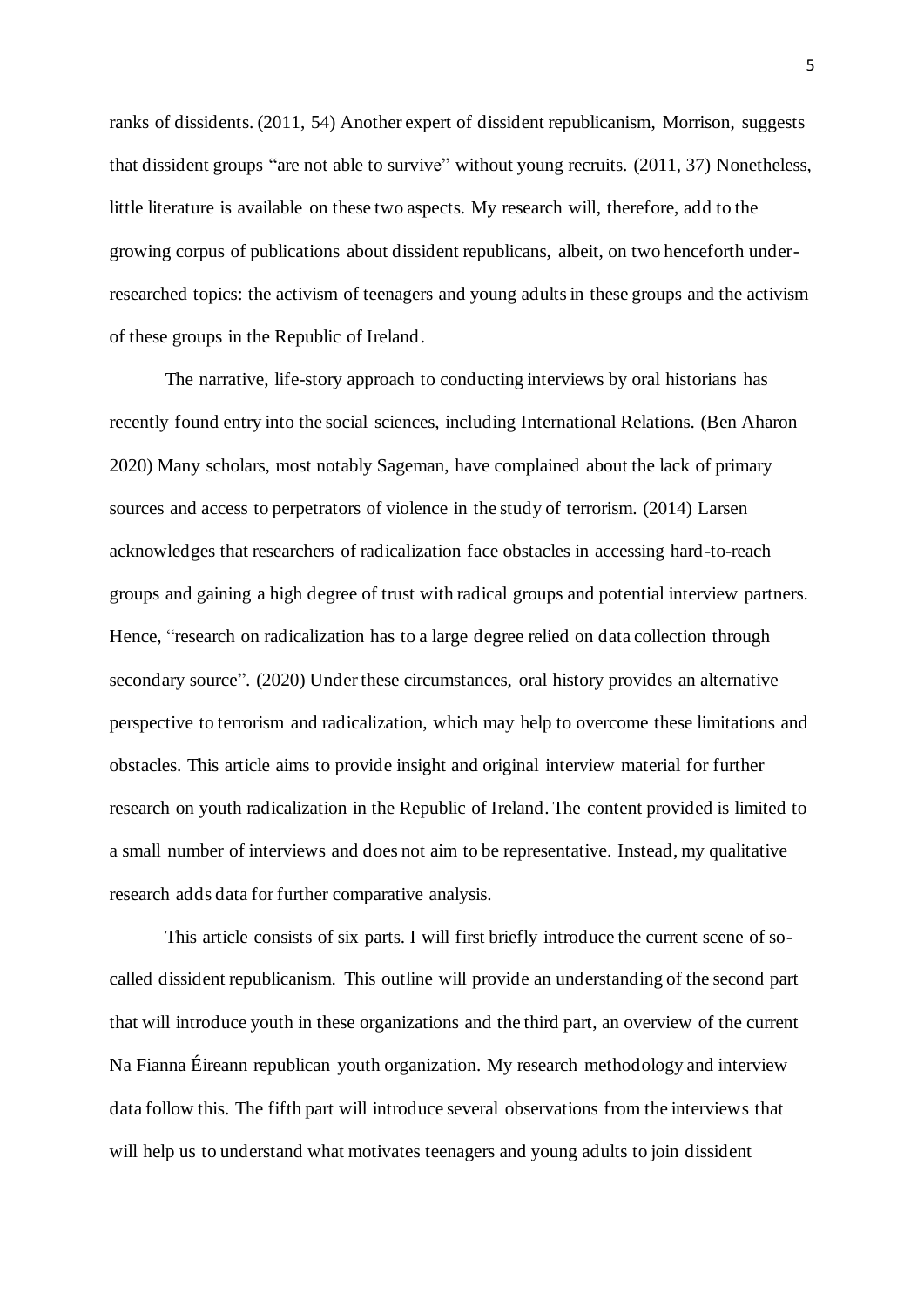organizations. The conclusions follow this section; it will introduce further research questions that arise from this article.

### **2. Dissident Irish republicanism since 1986**

The dissident republican groups are actively recruiting teenagers into their ranks. (Frampton 2011, 77-8) For this purpose, three groups maintain separate youth organizations: the Republican Socialist Youth Movement (RSYM) of the IRSP/INLA; Éistigí of Saoradh; and Na Fianna Éireann of the RSF/CIRA movement. This article will help answer the following questions: What motivates teenagers and young adults to join dissident republican groups that advocate and carry out paramilitary activities in Ireland today? How are they recruited? By analysing the biographical and social backgrounds of the young activists as well as their political and historical education, this research will shed further light on the recruitment processes of dissident republican groups and address the "simple question of why an individual would turn to the utility of political violence" (Morrison 2016, 599-60) To understand this process, I have used the Na Fianna organization in the Dublin region as my case study.

There are a wide range of organizations and individuals with sometimes opposing political views that can be subsumed under the umbrella term "dissident Irish republican". What they have in common is their opposition to the Northern Irish peace process. However, as Hoey outlines, not all of them support the continuation or return to armed struggle. (2018b) Just as the scene of radical republicans is splintered, so are the terms used to describe them. (English 2015, Hearty 2017, Hoey 2018a, Horgan and Morrison 2011, Tonge 2010, White 2017) This article will focus on dissident republicans that support a continued armed struggle. I will use the definition of Frampton, who writes that "violent dissident republicans are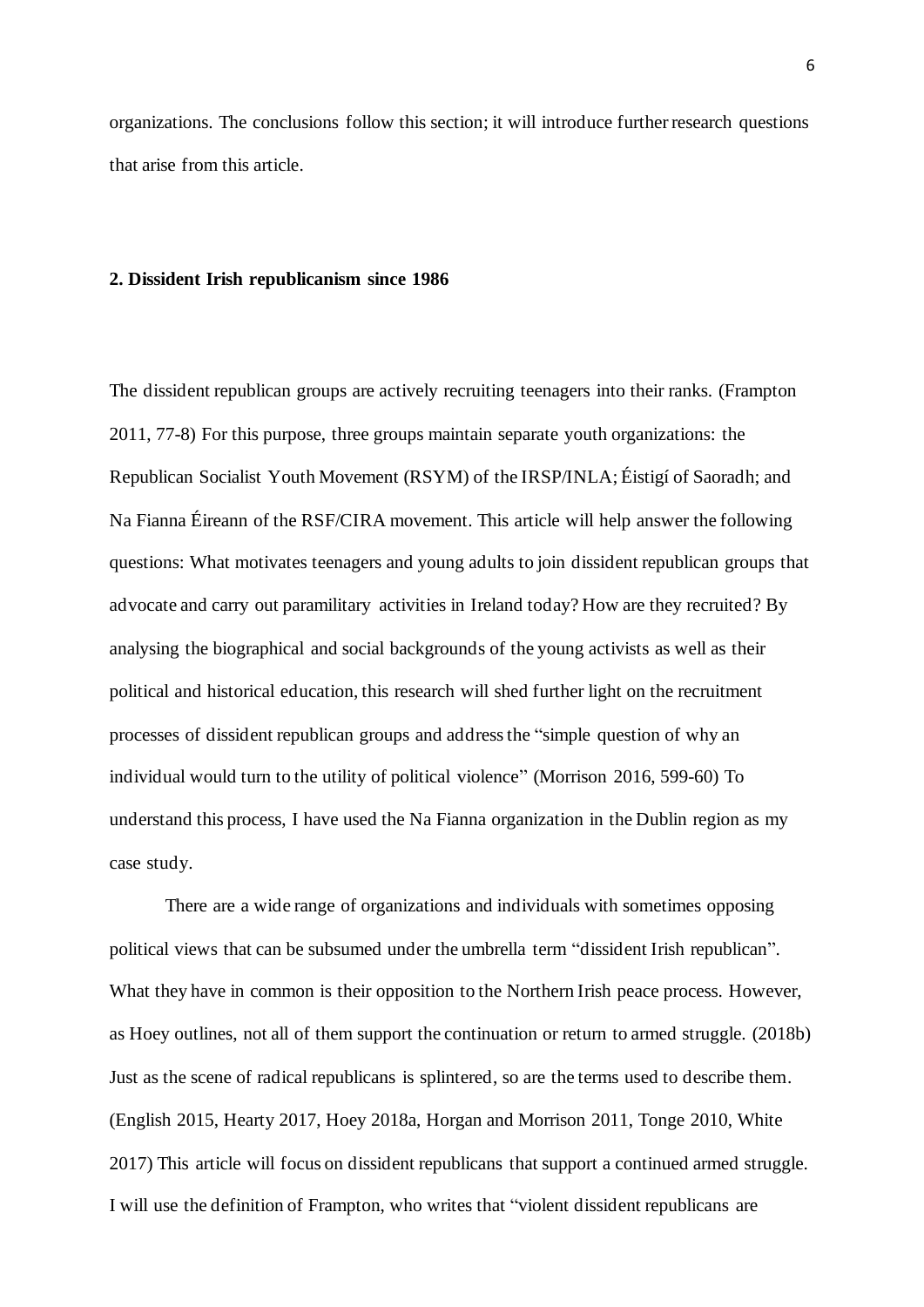committed to the conduct of an armed campaign in Northern Ireland. Their aim is to prevent normalization, undermine the peace process and foment political instability" (2010, 2)

Dissident republicans are not a monolithic bloc; instead, they are splintered into various, often opposing, factions. (Horgan 2013) Morrison has analyzed the splits of the republican movement since 1969. (2013) Following the reorganization of the Provisional IRA (PIRA) and the dropping of the Éire Nua program, (Provisional) Sinn Féin abandoned its policy of abstentionism toward the Irish parliament. (Lynn 2002; Evans and Tonge 2013) This prompted a group of traditionalists around the former Sinn Féin president Ruairí Ó Brádaigh to split from the Provisionals and form the Republican Sinn Féin (RSF) in 1986, and the Continuity Army Council the following year. The latter emerged in the 1990s as the Continuity IRA (CIRA). (White 2017) In 1997, a group of PIRA members around Quartermaster Michael McKevitt split from the PIRA and formed the Real IRA (RIRA). Following the decommissioning of the PIRA in 2005 and the support for the policing of Sinn Féin in 2007, a section of disillusioned PIRA members re-engaged as paramilitaries. One section joined with former members of the RIRA to create Óglaigh na hÉireann, a paramilitary group that later became affiliated with the Republican Network for Unity (RNU); it declared a "military ceasefire" in January 2018.<sup>2</sup> Another section reorganized without forming a new organization. (Interview with a member of Óglaigh na hÉireann, Belfast, November 2018) This group joined forces with parts of the RIRA and other republican paramilitary organizations to form the "New IRA" in 2012. In 2016, the political organization Saoradh was formed; it is widely considered as the political wing of the New IRA. (Edwards 2019)

Of the five existing republican paramilitary organizations, three are prepared to conduct armed attacks on targets they consider as representatives of the British state on the island of Ireland. (NIO 2019, PSNI 2020) For this reason, the current Northern Ireland-related terrorism threat level is considered by MI5 as "sever". The three active groups are the CIRA,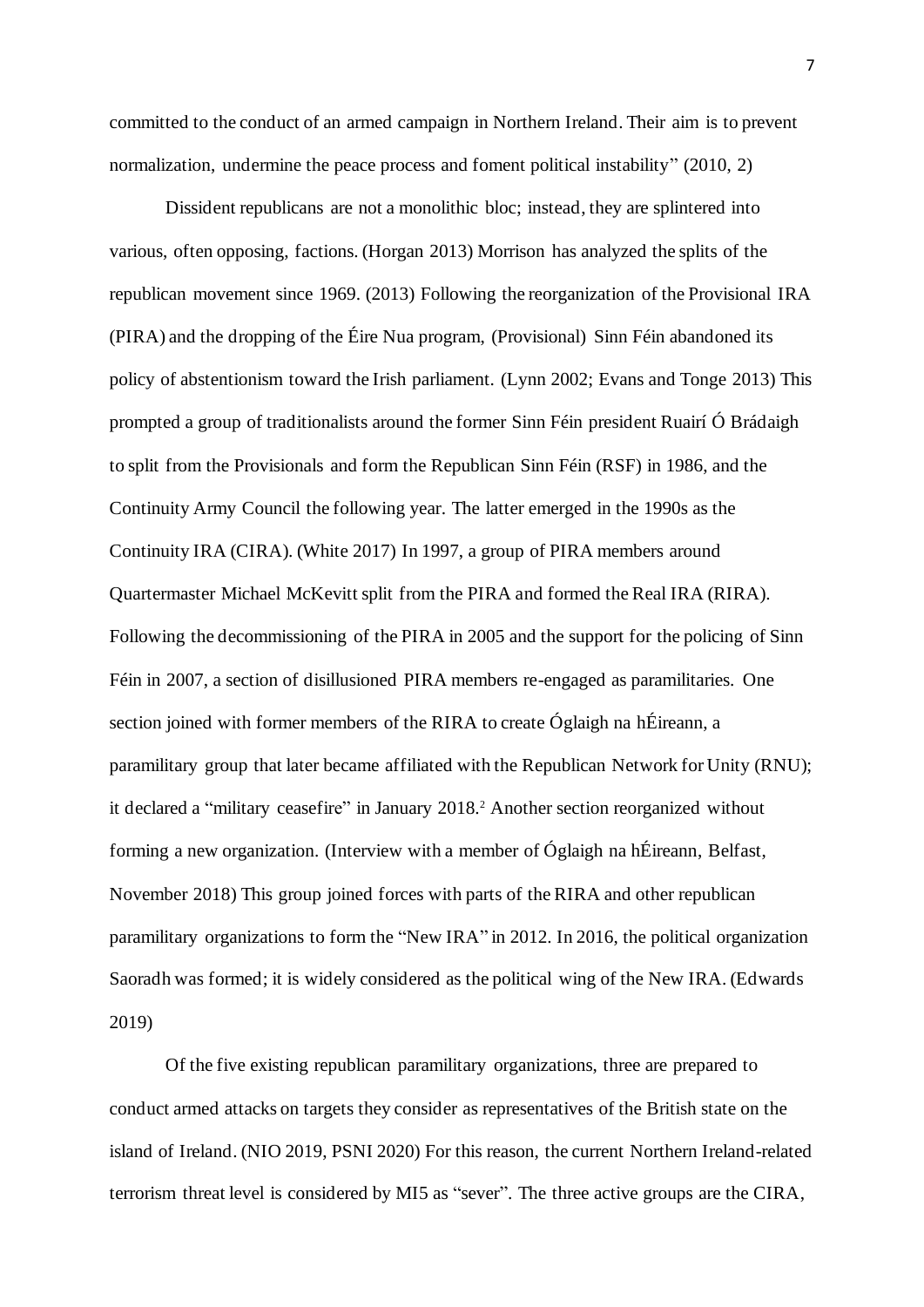which has only a small presence in Lurgan and Craigavon, Co Armagh, and along the Cavan/Fermanagh border, as well as in Belfast; after a period of inactivity, it conducts sporadic attacks since summer 2019. (Morris 2020) Second, the RIRA, which is made up of members opposed to the merger that created the New IRA, however, like the CIRA they are not currently capable of engaging in the broader scale of paramilitary attacks; however, sporadic attacks by these groups are ongoing, as an attack on the PSNI claimed by the CIRA in December 2019, and the so-called "Brexit Bomb Plo" demonstrate. <sup>3</sup> Third, the New IRA, which is responsible for most security incidents caused by republicans in recent years. (CISAC 2019)

## **3. Youth in dissident republican organizations**

Since the publication of Crenshaw's article on the root causes of terrorism, a growing body of literature analyzed why people radicalize and turn to political violence. (Crenshaw 1981; Moghaddam 2005; Sageman 2004, 2017; Silber, Bhatt, and Analysts 2007; Horgan 2014; Wiktorowicz 2005; Kuznar and Lutz 2007; McCauley and Moskalenko 2016; della Porta 2013; Kruglanski, Bélanger, and Gunaratna 2019) In total, Orsini has identified 6,335 academic articles about radicalization, published in peer-reviewed scientific journals between 2001 and 2015. (2020) Recently, researchers have turned their attention to youth radicalization. Among them are Cardeli and Bloom, as well as Lynch, who explored the mobilization of children into violence in Central America and the radicalization of British Muslim youth, respectively. (Cardeli et al. 2019; Lynch 2013) In the Irish context, research on radicalization and engagement in political extremism has largely been confined to Northern Ireland. (Ferguson and McAuley 2019) Insofar youth is subject to examination, analyses focus on de-radicalization or the prevention of terrorism through former paramilitaries.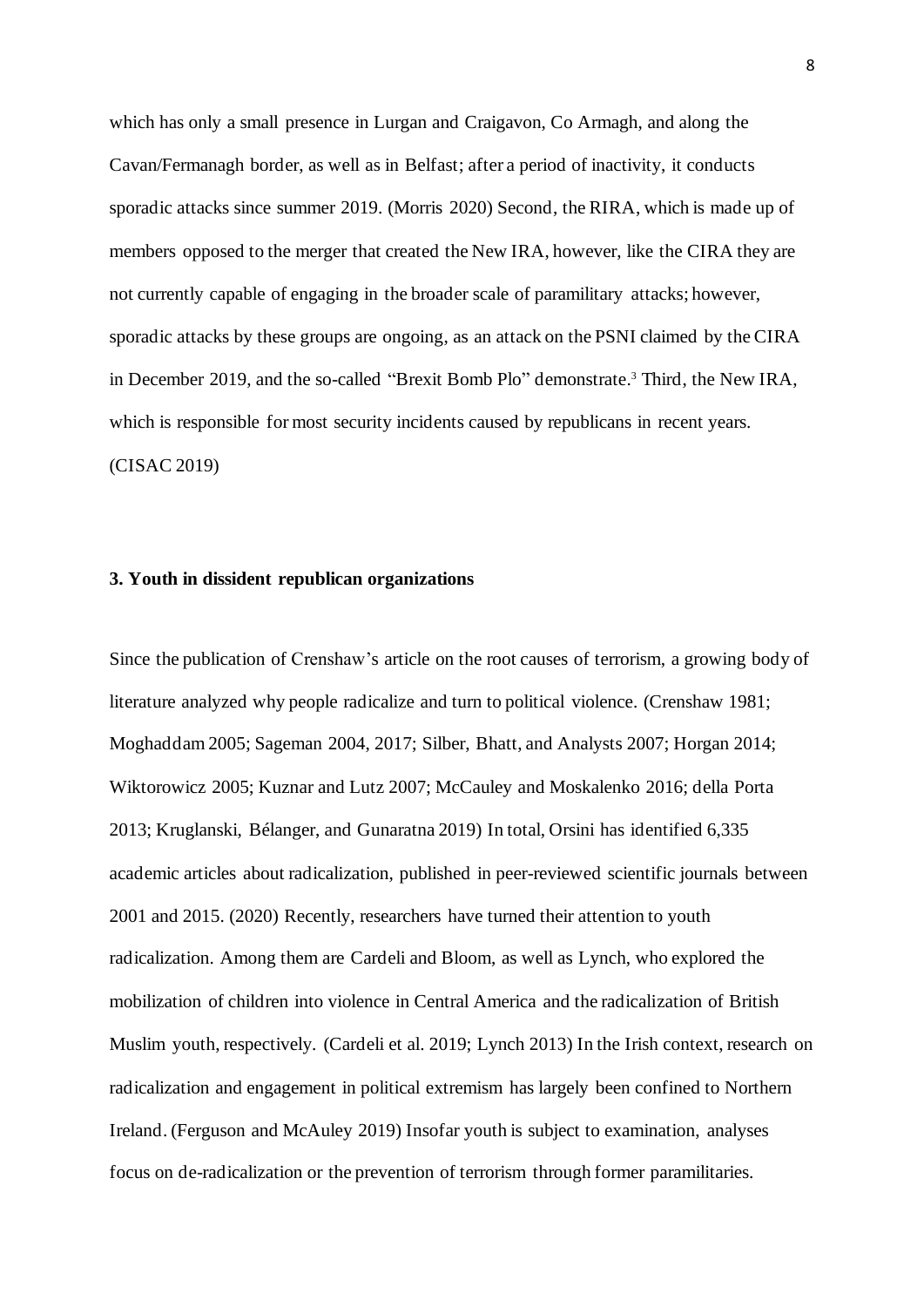(Clubb 2016) Youth radicalization and engagement in dissident republicanism since the Good Friday Agreement and the role of these groups in the Republic of Ireland received much less attention. In the most detailed analysis of dissident republican membership so far, Horgan, however, observes that the majority of CIRA and RIRA members are from the Republic of Ireland and "the importance of children as a recruitment source for the next generation of Irish republicans is evident". (2013, 140)

There is an extensive literature on the recruitment into the republican paramilitary organizations during the Northern Ireland conflict since 1968. Among those, Ferguson and McAuley researched republicans and loyalists; their findings show parallels with the interviews presented in this article, namely, the importance of collective identity, perceived threats, community grievance, and peer and family influences in fuelling initial engagement with the armed groups. (2019) Their research builds on earlier findings by Ferguson and Burgess. (2009) In her comparative study on terrorist recruitment, Bloom concludes: "The [pre-1998] IRA was remarkable in their ability to recruit top-level operatives, especially given the lower economic status of Catholics in Northern Ireland, and their under-representation in higher education, and their overall socio-economic disadvantage. Despite these challenges, the IRA was able to train and professionalize its cadres" (2017, 617) Again, the underrepresentation and the lower economic status continues in the post-1998 era of dissident republicanism.

White and Bosi have analysed pathways into armed groups in Ireland in the 1960s and 1970s. White describes four pathways of recruitment into Provisional republicanism. These are family; personal relationships; political events that lead to "bloc recruitment"; and developmental recruitment. (White 2000, 288; White and Fraser 2000) Interestingly, White also interviewed Na Fianna recruits from the 1950s, and his observations resonate with the answer given to me by recruits six decades later. (2000, 292). Bosi analysed the radicalization of those who joined the Provisionals between 1969 and 1972. He concludes that those who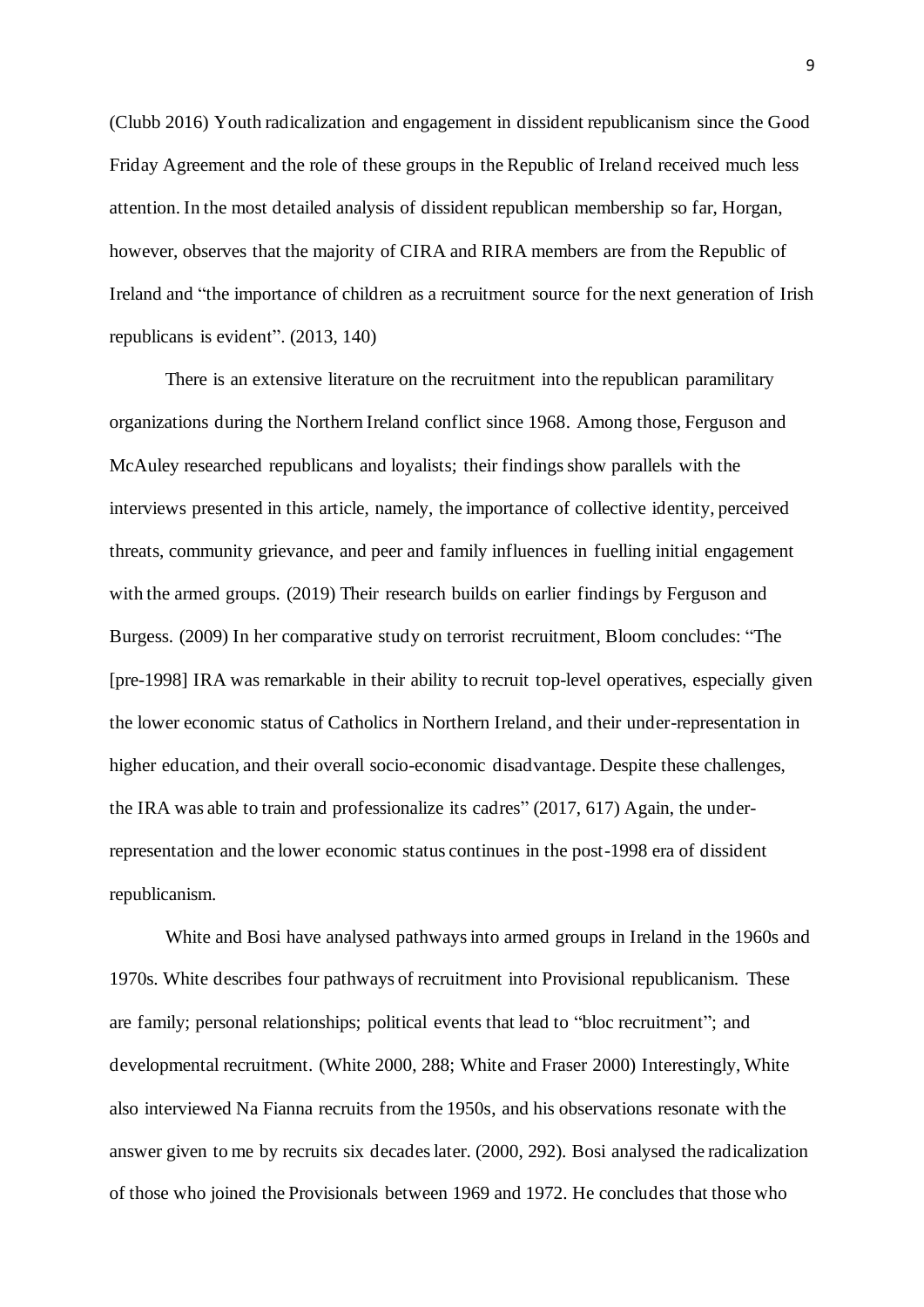joined before 1969 "were raised in families steeped in Republican tradition. The same cannot be said for all of those who joined later with the outbreak of the Troubles" (2012, 360) Both White and Bosi argue that the motivations for joining the Provisionals changed with the outbreak of the Northern Irish Troubles. In sum, they argue that the radicalization before the outbreak of the Troubles was driven by ideology and family links; during the conflict between 1968 and 1998, triggering events, the perceived repression, the attraction to the armed struggle, and what Bosi calls facts on the ground, were the prime recruitment patterns; in the post-1998 era, the recruitment factors shifted again to ideology and family and friends networks. (Bosi 2012, 351)

Since dissident republicanism emerged in the 1990s, its membership remained remarkably older in age than that of the Provisionals during the 1970s and 1980s. Gill and Horgan write that the average age at the time of the first identifiable PIRA-related activity was 25 years. At the same time, the sample of dissident republicans shows that between 1999 and 2010, their comparable average age was 35 years. (2013) As outlined above, several new dissident republican groups have emerged and founded youth wings since 2010.

Data by Gill and Horgan suggest that since the emergence of PIRA violence in the 1970s, Irish republicans relied on youth recruitment to sustain their campaigns. "Although youth is not necessarily a causative factor in why people join terrorist movement", they argue that "there is a high correlation between it and engagement in high-risk activities and [it] is well-established as a strong risk factor for involvement in direct terrorist activity". (2013, 440) In the early 1970s, PIRA leaned upon its youth wing, Na Fianna Éireann, for early socialization and recruitment. (Watts 1981) However, this changed during the peace process. Na Fianna Éireann was replaced by Ógra Sinn Féin, a political youth movement. Since the 1990s, the later reincarnations of Na Fianna Éireann serve a similar role to dissident organizations, as Na Fianna Éireann did to the Provisionals in the 1970s and 1980s. Horgan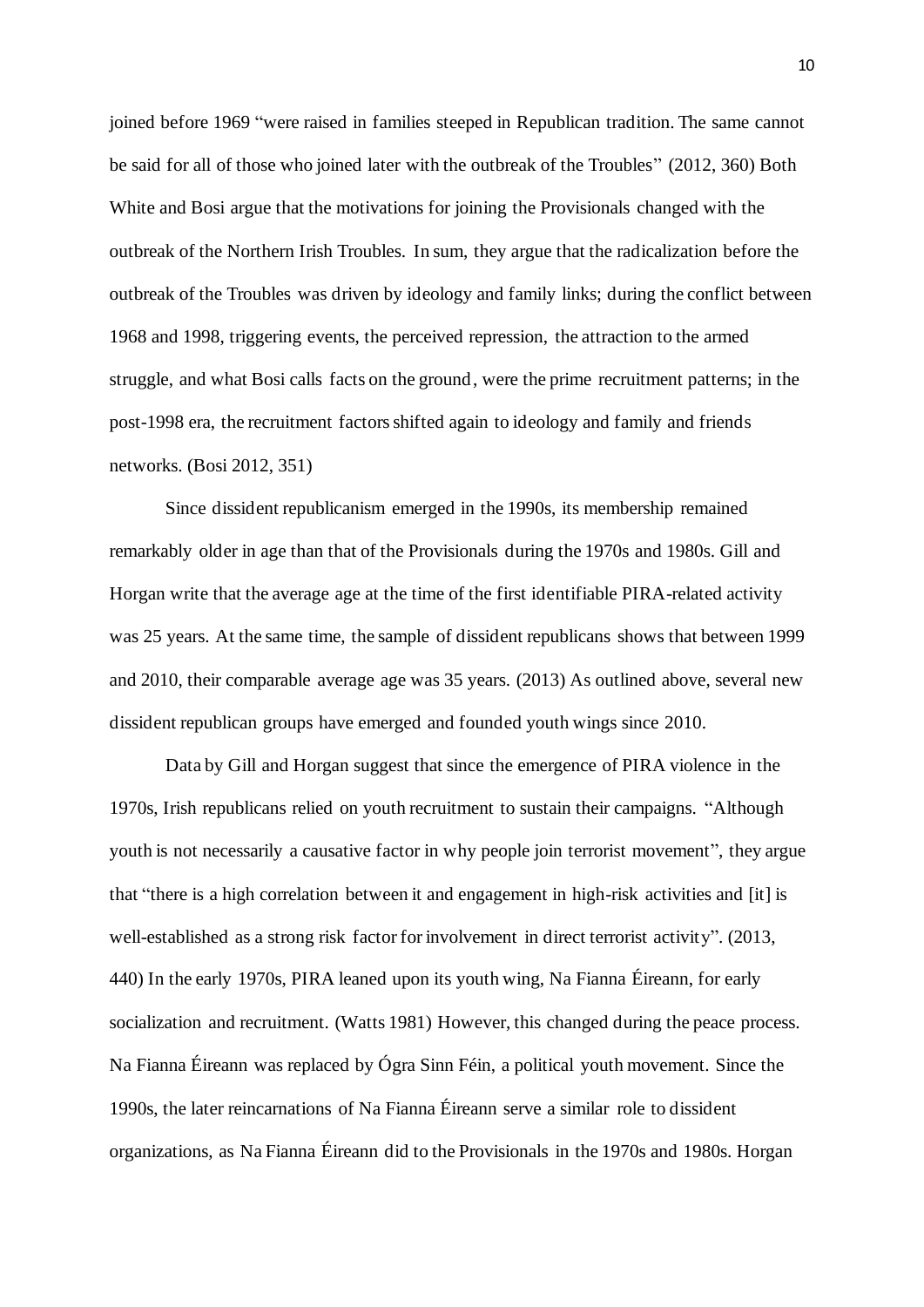outlines that the Real IRA used the strategy of "fresh ski", i.e. using young recruits for bombing campaigns in England. (2013, 86)

In 2011, Horgan and Gill published their findings on the profiles of 500 dissident republicans. (2011) They highlight that "a highly significant amount of recruitment to the dissident movement (...) occurs within the southern 26 Counties". (2011, 51) The average age of the dissidents was 35 years. While 9,5% of the CIRA members were students, its youth organization Na Fianna Éireann was not mentioned separately in the database, despite the recording of a small number of events. (Horgan and Gill 2011, 57-8) This lack is explained by the fact that "there is virtually no reliable open-source information on Fianna Éireann  $(\ldots)$ membership" available. (Horgan and Gill 2011, 63)

This age profile has changed in the past decade. In 2010, the Independent Monitoring Commission (IMC) observed that "the majority of recruits are inexperienced young male". (Morrison 2011, 32) Horgan's findings, published in 2012, come to a similar conclusion. There are two distinct age groups active within dissident republicanism. These are, on the one hand, experienced older republicans and, on the other hand, "a younger generation" that has become active for the first time. The latter group is between 14 and 30 years of age and gained their first-ever experience of republican activity in dissident republican groups. They have no adult experience of the Northern Ireland conflict, have not been born in Northern Ireland, and were born after the 1994 ceasefire of the PIRA, or later. Horgan concludes that "this issue raises significant questions about motivational factor". He continues: "The dominance of younger personnel partaking in violent activity suggests that it is an intentional strategy of the violent dissident republican (VDR) groups to use younger operatives in attack". (2013, 91) In the most recent wave of dissident republican violence, the so-called Wave 3, which started in 2007, the age group 21 to 25 years had the highest conviction rate. (Horgan 2013, 93) The most visible of the dissident republican youth organizations in the Republic of Ireland is Na Fianna Éireann, which is the youth wing of the CIRA. (Bowman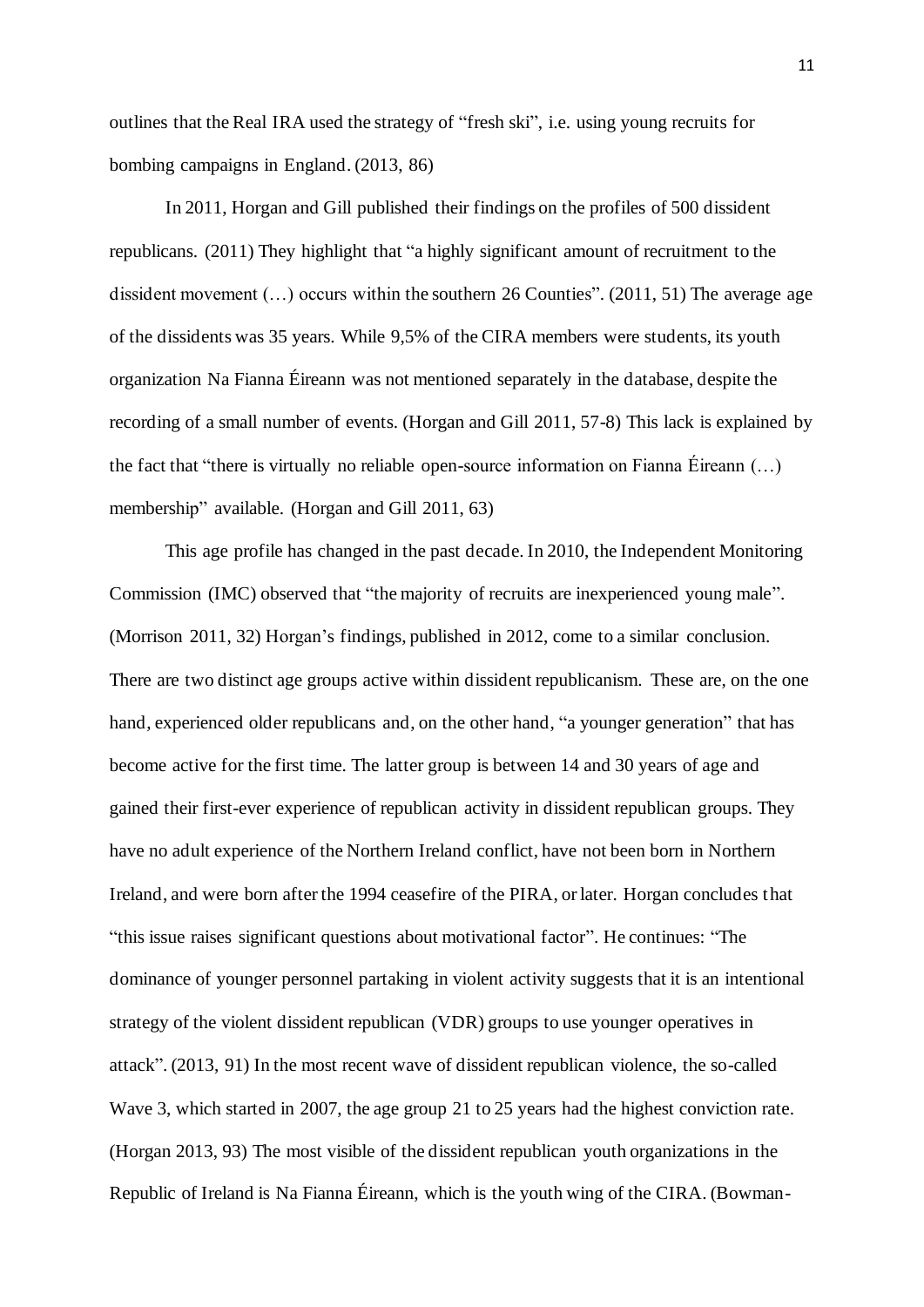Grieve 2010) The following section will introduce this youth group since the formation of the adult organization in 1986.

## **4. Na Fianna Éireann since 1986**

In August 2015 Na Fianna Éireann made headlines with a VICE documentary that showed children as young as ten marching in paramilitary uniforms through a forest in the Republic of Ireland. <sup>4</sup> One hundred thousand users viewed it on YouTube within the first week of being uploaded. In the past decade, Na Fianna Éireann, formed initially in 1909 (Hay 2019), experienced an upsurge in membership throughout Ireland. The organization is widely seen as the youth branch of the paramilitary organization the CIRA. Both Na Fianna Éireann and the CIRA (Continuity Army Council) are designated "proscribed groups linked to Northern Ireland related terrorism" by the British government. (Home Office 2020)

White writes that when the Provisional republican movement split in 1986

A majority of Na Fianna Éireann scouts were opposed to taking seats in Leinster House, but because they were children and teenagers, the Provisionals could more easily manipulate them. The organization's constitution was changed to allow members to support taking seats in Leinster House, and it caused a split. Some of the membership did leave for the Provisionals. Those who remained undid the change and then carried on as Na Fianna Éireann. Today, Na Fianna Éireann is an independent organization that is closely aligned with Republican Sinn Féin. As far as the Provisionals are concerned, after the 1994 ceasefire, Na Fianna Éireann morphed into Ógra (Young) Sinn Féin. (2017, 237)

Hence, Na Fianna Éireann is the only republican organization maintaining this name, and in the orthodox republican tradition, considers itself as the legitimate successors of the original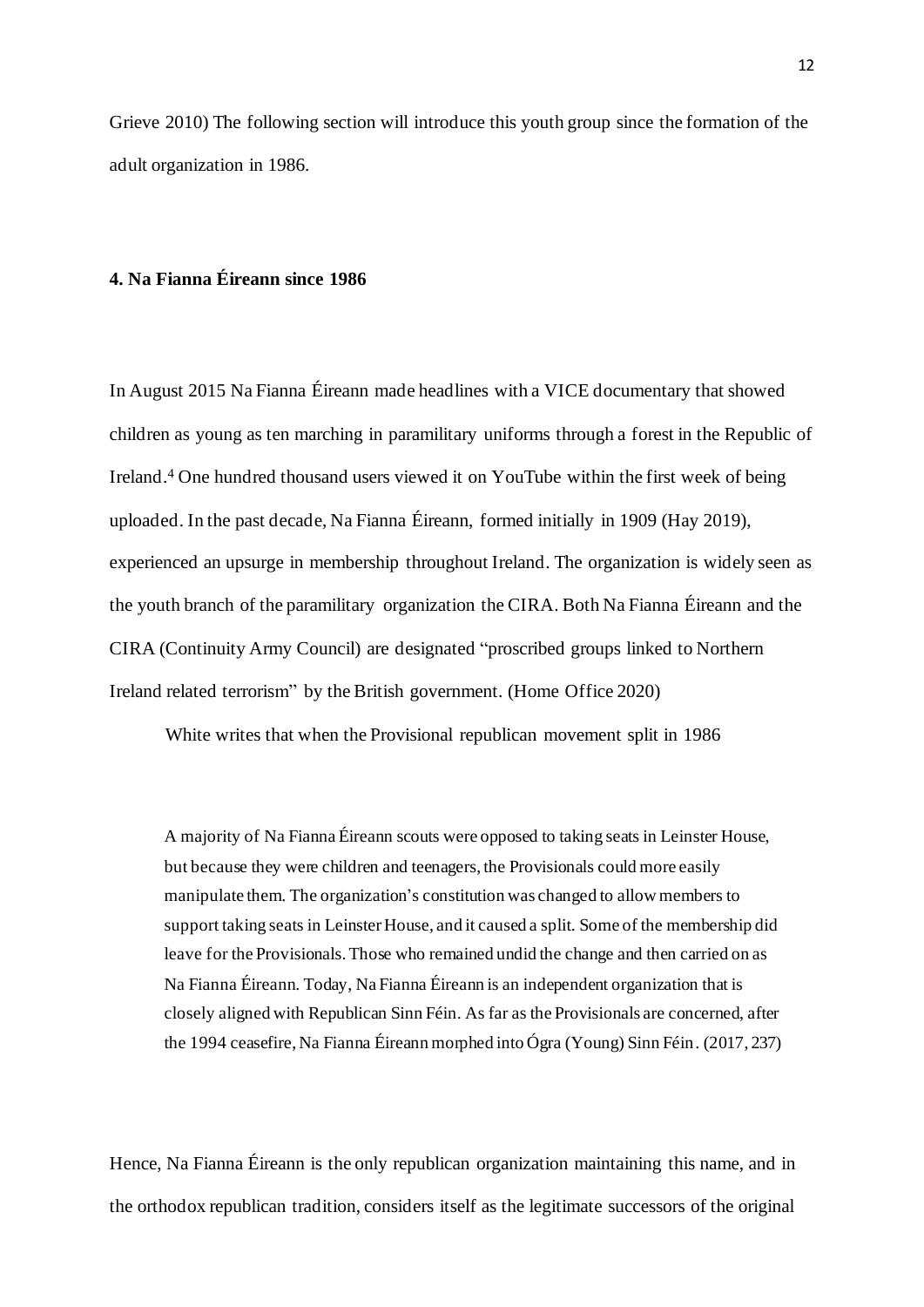Na Fianna Éireann movement. (Ó Brádaigh 1997)

Today, Na Fianna Éireann is part of the so-called Continuity republican movement (CRM) that encompasses the CIRA, RSF, the women's organization Cumann na mBan and the prisoners' support group Cabhair. (Reinisch 2018) Although the movement has witnessed several splits since its foundation, during the previous decade the surviving remnant of Na Fianna Éireann reorganized in Dublin and founded the Seán Healy Slua – a "slua" (plural "sluaigthe") being a local branch. 5 It was named after Seán Healy, a Dublin member of Na Fianna who died during the Easter Rising in 1916. Since 2014, it holds an Easter commemoration on the spot where Seán Healy was shot during the 1916-rising on Easter Monday before the national Easter commemoration of RSF.<sup>6</sup> On 26 July 2014, it held a commemoration remembering the Howth gun-running. The main oration was given by a teenager named "Fian<sup>7</sup> Jamie Mullen", who said:

The aim of Na Fianna remains the same as the aim of the organization on our founding in 1909: the complete re-establishment of Ireland's independence. We accept no other government after the 1921/22 period as the legitimate government of Ireland. Leinster House, which was set up by the British government to govern 26 of our counties, is a dependent state. It was formed by a foreign occupier to suit the foreign occupier. It was not formed independently by the people of Ireland acting as a unit without British interference. Therefore the aim of our organization since its foundation has yet to be achieved but proudly will be. We continue the fight and we will accept nothing less than an 'Ireland free from the centre to the sea'. 8

As with other republican organizations, it stresses its organizational independence. (Na Fianna Éireann, 2009) Nonetheless, an adult member, usually associated with the CIRA, is appointed by the republican movement to coordinate the work of Na Fianna Éireann. For the past decade, those running Na Fianna have all come from the province of Leinster. (Interview with CIRA member, Dublin, March 2018)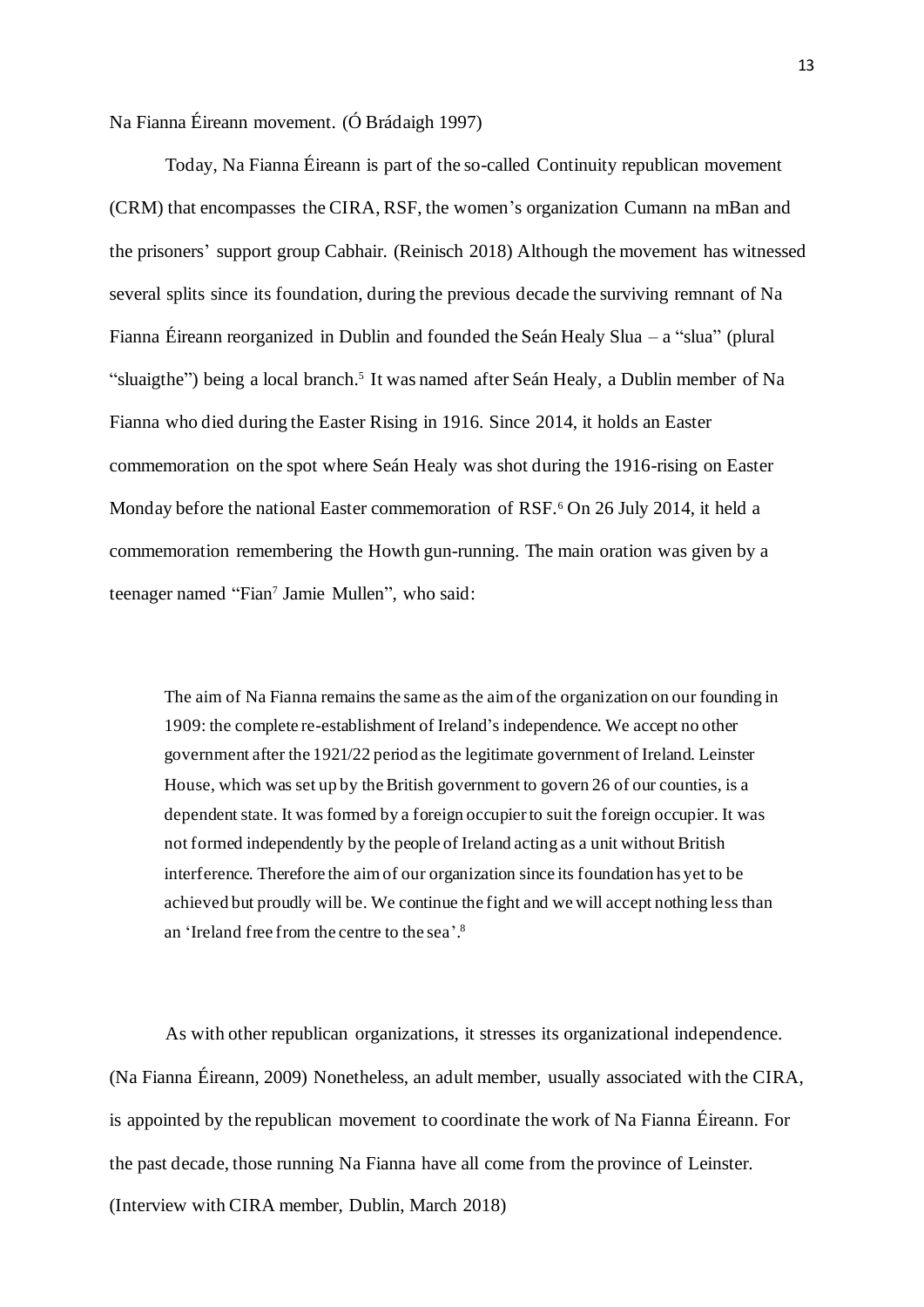While the organization is most influential in Dublin, where they regularly march at commemorations of RSF, its membership is spread across the island, with members in Wexford, Mullingar, Galway, Kerry, and Athlone. Before the 2010-split of the movement following the election of Des Dalton as the successor of the late Ruairí Ó Brádaigh as President of RSF, the youth organization also had a Slua named after Seán Glynn in Limerick and individual members in Cork.<sup>9</sup> (White 2017, 379-81) During a protest outside Glasnevin Cemetery in April 2016, a 15-year old member of Na Fianna Éireann was arrested.<sup>10</sup> The same activist addressed a Ruairí Ó Brádaigh summer school organized by RSF in Roscommon in full military-style uniform in September 2016.<sup>11</sup> Contrary to Northern Ireland, Na Fianna Éireann is not a proscribed organization in the Republic of Ireland. The public display of paramilitary uniforms with the use of sun-glasses, their militant speeches, and their use of military ranks such as "OC" as in a letter published in the RSF-aligned newspaper *Saoirse* indicate the subculture of violence in which the members are socializing.<sup>12</sup>

The situation in Northern Ireland is less clear for Na Fianna remains proscribed under British law; this is contrary to the legal status in the Republic of Ireland. (Home Office 2020) At the Easter commemoration in March 2012 in Lurgan, Co Armagh, a statement issued by the "Na Fianna Éireann Slua North Armagh" was read.<sup>13</sup> British intelligence used to refer to this group as the "CIRA youth". <sup>14</sup> From 2009 to 2011 it encompassed about a dozen youths who were directly subordinated to the local CIRA structure. However, following the arrest of a local republican who British intelligence considered as the leader of the group on 20 September 2012, the "CIRA youth" disintegrated and ceased to exist.<sup>15</sup>

Since 1986, other republican youth organizations have emerged. During various phases, both the 32CSM/RIRA and RNU/ÓNH maintained their own youth outfits with the name Na Fianna Éireann, though both experiments were short-lived. RNU holds an annual Na Fianna Éireann commemoration in the North Belfast neighbourhood of Ardoyne on Easter Saturday. In 2013, young children marched in front of the parade wearing uniforms and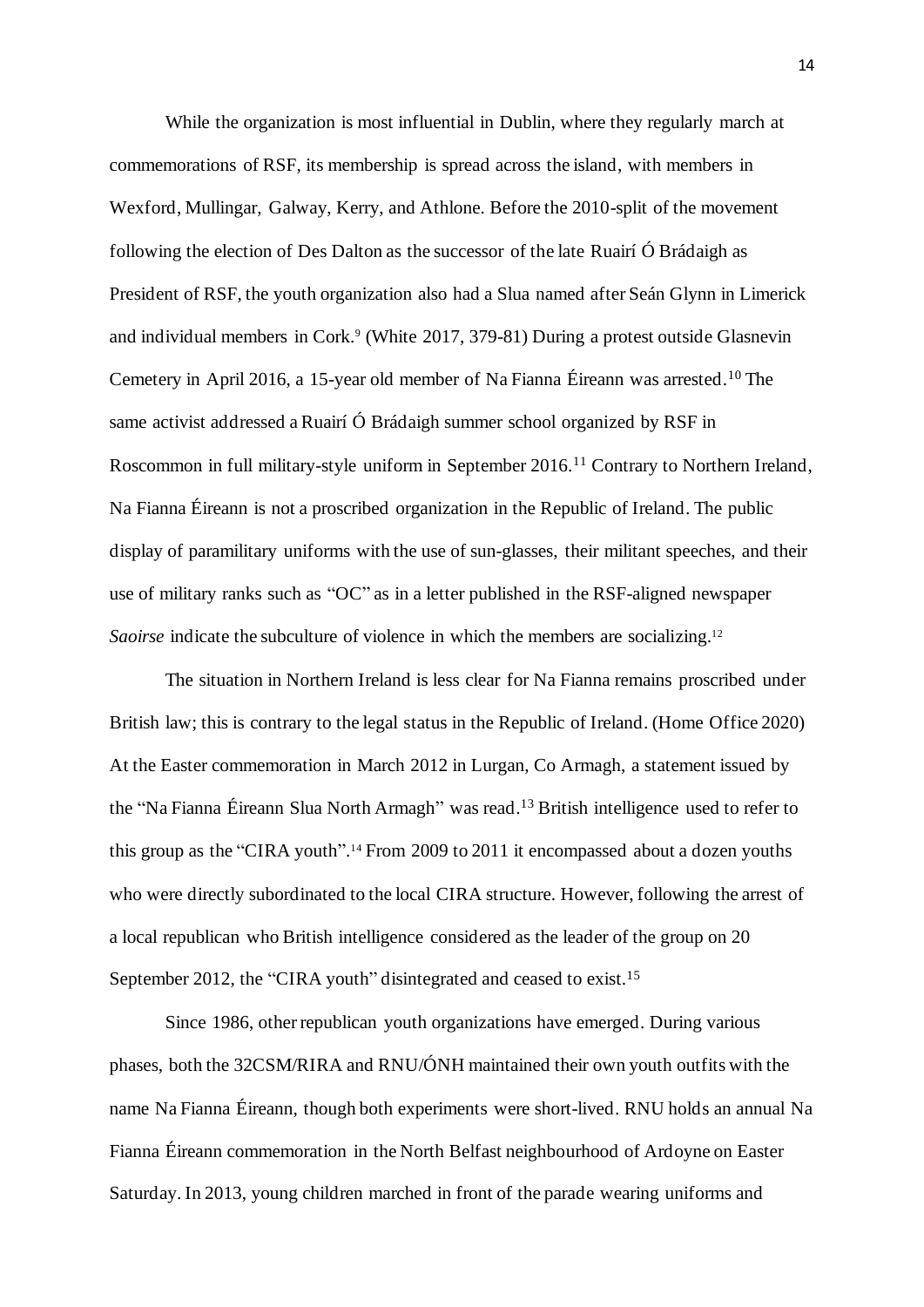sunglasses. (Black 2013) Since its formation in the autumn of 2016, Saoradh established Éistigí as their youth organization. <sup>16</sup> Éistigí has an existing structure of a few dozen activists in Derry. However, it has been reported that the organization has also established branches in Belfast, Newry and Dublin. (Interview with Saoradh national PRO Paddy Gallagher, Derry, 17 May 2019) Among the teenagers arrested after the killing of Lyra McKee in Derry, two were reportedly members of Éistigí. (Interview with Gallagher)

Youth organizations are potential entry points to dissident paramilitary organizations. (Frampton 2011, 77-8) The Ryan brothers, Alan and Vince, were both members of Na Fianna Éireann in Dublin in the 1990s. Due to their involvement in Na Fianna, they later joined the CIRA, becoming two of its most active members. They were both involved in bomb attacks in Northern Ireland. (Interview with a former dissident republican, Dublin, May 2019) When the RIRA was formed, they joined the new outfit. At the age of 19, Alan was arrested at a RIRA training camp in Co Meath and spent time as a dissident prisoner in Portlaoise Prison. (White 2017, 313) Following his release, he became the leader of the RIRA in Dublin. (Mooney and O'Toole 2003; O'Driscoll 2019) During this period of RIRA activity, so-called Wave 2 of dissident republican violence between August 1998 and January 2007, training camps of young recruits led to the conviction of 22 individuals. Nine of them were members of the CIRA, thirteen of the RIRA. All four training camps were located in the Republic of Ireland. (Horgan 2013, 92-3) In an article published the month after the killing of Lyra McKee, a Saoradh national executive member acknowledged that joining a republican youth organization was for him "an introduction to radical politics and an informal political education that was grounded in revolutionary ideology". (Fennell 2019) The following interviews provide an understanding of why teenagers have joined and continue to join these dissident groups in the Republic of Ireland.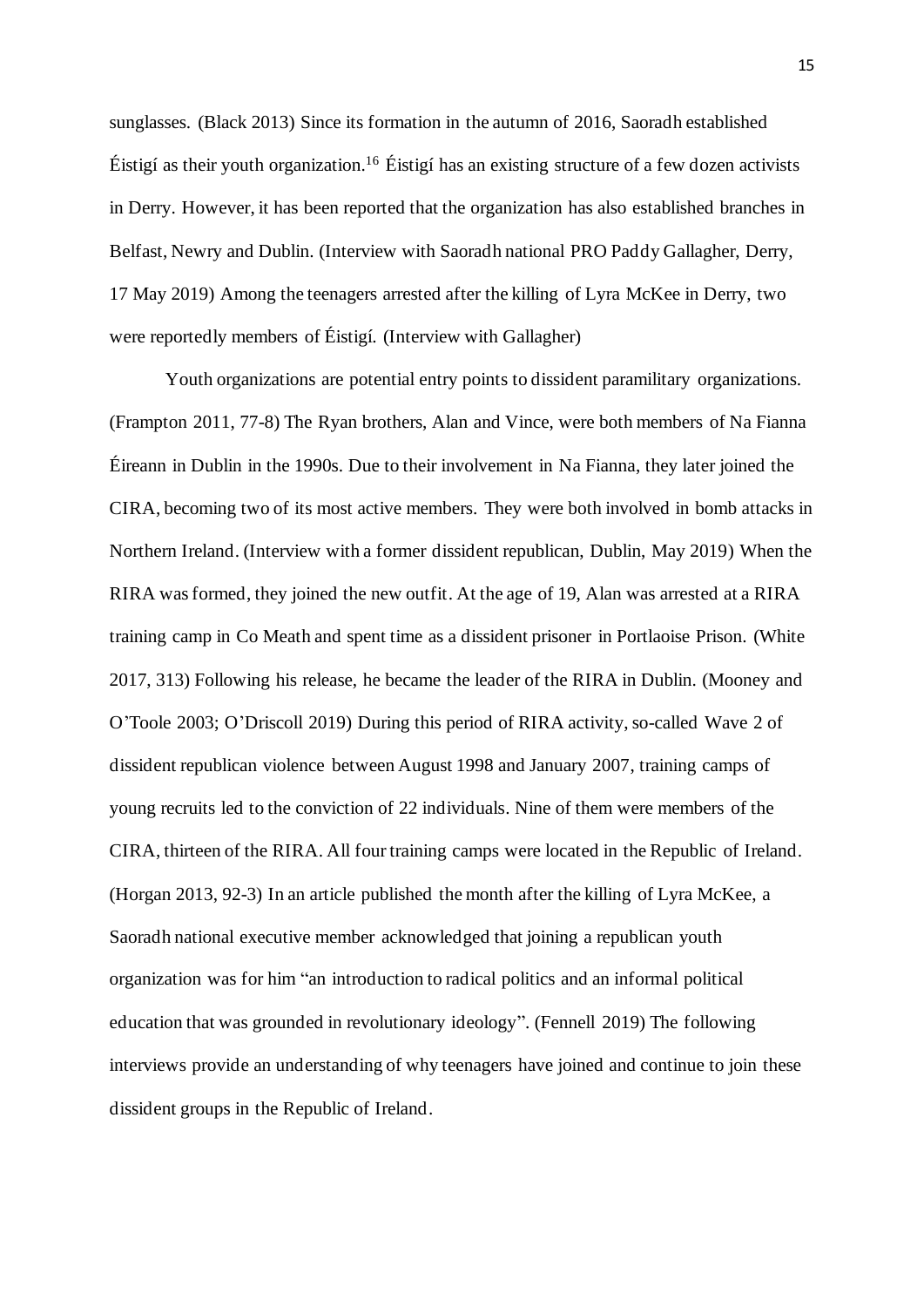#### **5. Research methodology and interview data**

These interviews are part of a larger oral history research project on the life histories of Irish republicans. Since 2010, I interviewed over 80 Irish republicans, among these interviews are 34 interviews with former PIRA prisoners and a similar number of Irish republican women. In the spring of 2016, I conducted six life-story interviews with teenagers and young adults. All six were male and members of Na Fianna Éireann, five of them were active in Dublin. Considering the political, legal and ethical implications of interviewing underage republicans who advocate political violence, it was agreed that all interviews were to be strictly anonymous, despite Na Fianna Éireann being a legal structure of the republican movement in the Republic of Ireland. (Bell 2000, 202)

I approached these interviews as life-stories, starting with a biographical section about their childhood and how they came to join the republican movement. (Della Porta 2014) This life-story approach, characterized by open-ended questions, allowed each narrator to recite his story as far as possible according to his own memories. Such interviews are sometimes also referred to as "qualitative in-depth interviews" or "biographical interviews", though the exact definitions may differ, and they allow for an analysis of the family, cultural, and social background of the narrators and their social networks; in that way, I aim to understand the routes that these young men took into Na Fianna, their motivations, and political ideologies before and after joining. My methodology is rooted in the tradition of oral history, influenced by the writings of scholars such as Portelli and Passerini. Portelli reminds us that interviews tell us more about the meaning of an event to the individual rather than the event itself. (1991) Accordingly, rather than extracting exact patterns, my oral history approach aims to understand the motivational drive of the narrators by acknowledging the limited sample – due to the sensitivity of the research topic – selected for this qualitative research. Thereby, the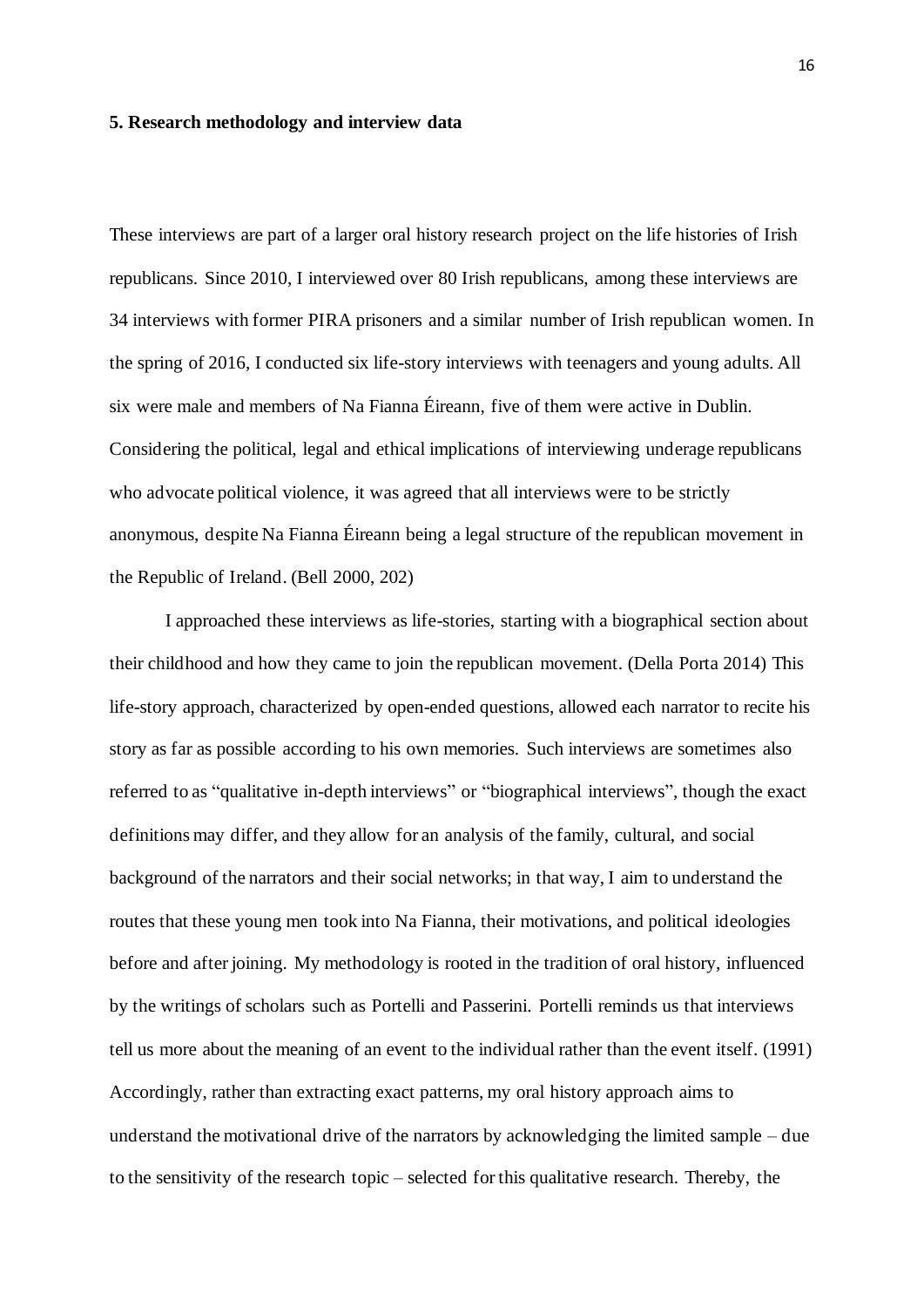interview excerpts illustrate how Na Fianna Éireann members remember the process that led to involvement in the group.

The oldest narrator was in his early 20s and had joined Na Fianna four years earlier as a teenager. The youngest narrator was 15 years old and had joined Na Fianna only a few months earlier. At the time of the data collection process, Na Fianna had less than ten members in Dublin and about a dozen other members in the rest of the Republic of Ireland. As such, I interviewed over one-third of Na Fianna's entire membership in Ireland. If the members in Wexford are included, then approximately half of the members in the province of Leinster were interviewed. And, despite the small number of interviews, the narrators provided diverse perspectives on recruitment to the organization.

Youth organizations affiliated with the CRM are almost without exception maledominated. While nominally there is a girls' scouts organization called Cumann na gCailíní attached to Cumann na mBan, the movement has not attracted any members for the past two decades. (Reinisch 2018) McAlister et al. observed a similar predominance of males in republican youth organizations in their research on youths in Northern Ireland. (2018) The male exclusivity of Na Fianna Éireann in the Republic of Ireland, yet also of Éistigí and the RSYM in Northern Ireland, contrasts with the regular appearance of women as spokespersons and leaders of other dissident groups. (Alison 2009; Reinisch 2018)

## **6. Motivational factors for joining Na Fianna Éireann**

The following section will introduce four motivational factors observed in the interviews. First, the narrators all come from deprived working-class areas; hence, social and economic problems such as criminality and drug addiction among their peers play a central part in the interviews. Second, the narrators grew up in republican families, or have friends in their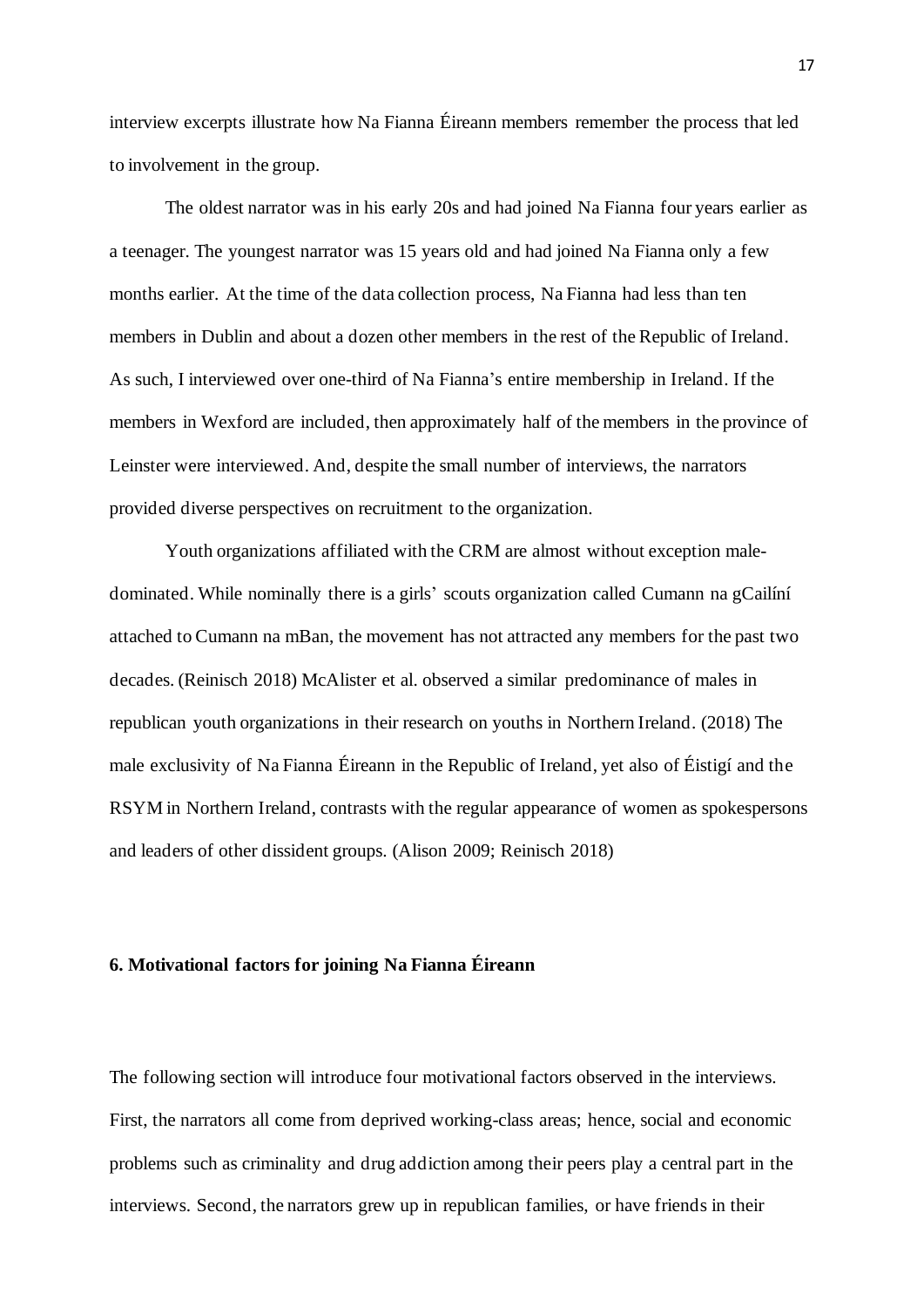closer social network that are active republicans. Third, narrators mention the use of Facebook and other social media channels as their initial introduction to republican organizations. Fourth, the narrators stress their sincere interest in Irish history since their early childhood. To illustrate these four motivational factors, I provide excerpts from the interview transcripts that are most representative of my interpretation.

### *6.1. Deprivation and social problems*

In 2016, Frank was the oldest member of Na Fianna Éireann and was in his early 20s when I interviewed him. He grew up in the north of Dublin in an inner-city working-class area. For several years, Frank was the most senior member of Na Fianna, and he was also active in Republican Sinn Féin. Although he has since left both organizations over internal disputes, he remains a committed republican. At the time of our interview, he was active in both organizations. In the interview, Frank remembers growing up in north inner-city Dublin and said that the social problems in his neighbourhood were his "main motive" for joining a republican organization:

My main motive for joining was the area that I grew up in was a bit of  $-$  it was a very run-down area. It was a lot of unemployment, a lot of crime, anti-social activities, homeless people. The block where I lived in, there was a hostel right beside it, and on some mornings when you went to school, you were coming down the stairs, and you saw people smoking drugs or injecting them into their arms. Growing up like that, well, that was one of the main reasons that I thought: What the hell is going on? And what's not being done about it? That was the main reason and what is not done about it. And combined with the general interest in Irish history that I had, that experience kind of drove me on to get involved in Irish republicanism. [...]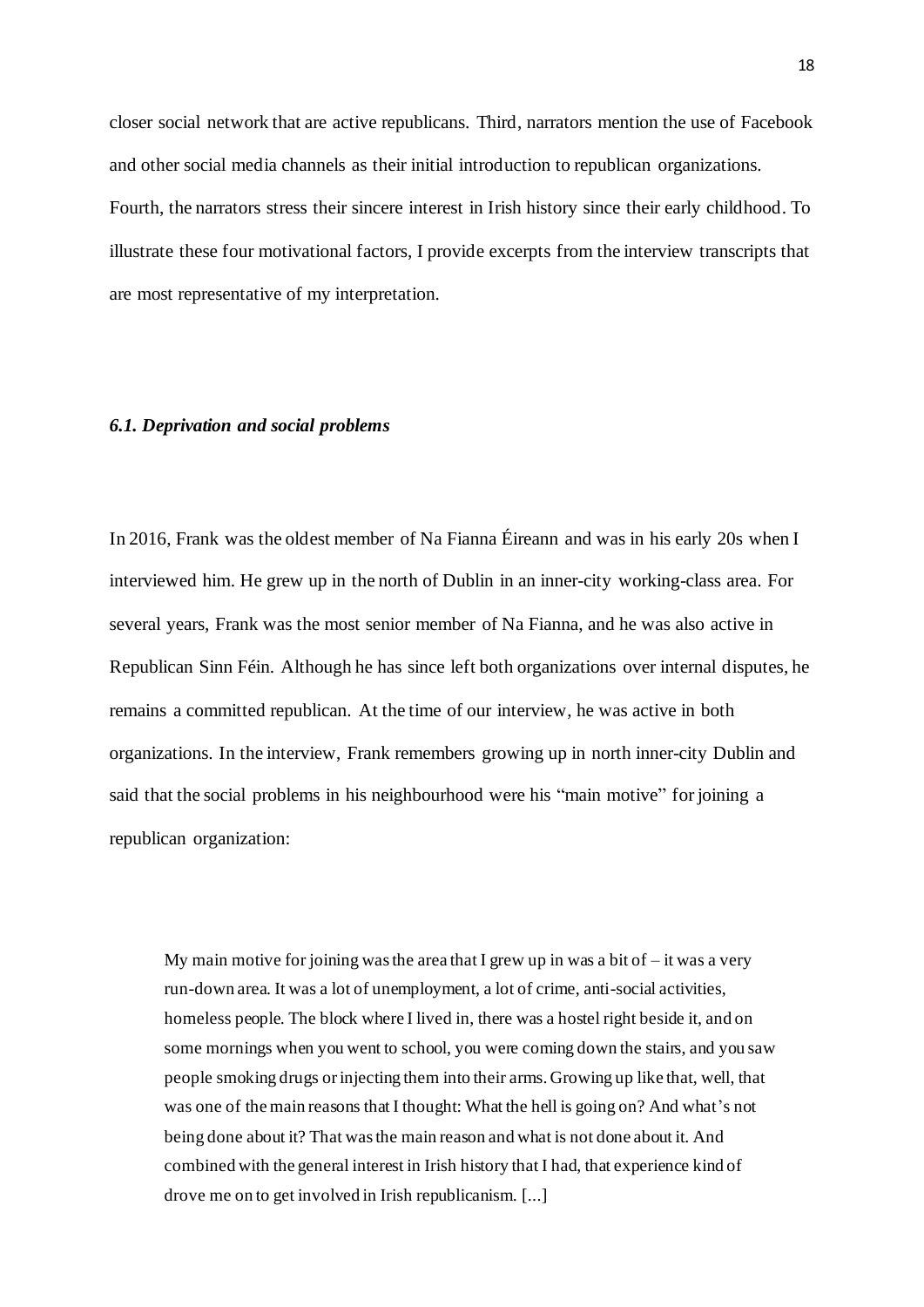In that area, the police are hated. Within the area you see drug addicts and stuff, and there is no support for these people, there is a lot of criminality and if you had the police, you know, there is no help from the police or the government, you have nowhere to go. There is no support for young people, 13, 14, 15, they are going down on the wrong road and smoke drugs and drink alcohol. There is no support for them. You start to understand that the government is kind of neglecting your area, they kind of abandon your area. There is, I think, only one way to go about it and this is republicanism. It always had a social aspect with it, help out communities and stuff like that. I make my work experience now in a youth centre […], and they do great stuff for young people, and it is actually run by a republican.<sup>17</sup> I think if you care about your community that is run down and if you hate the police, there is only one way to go for you and this is through republicanism. (Interview with Frank)

John was the youngest member of the group I interviewed, although he was not the youngest member of Na Fianna at that time. John was 15 when he had joined in January 2016, another member of Na Fianna who regularly appeared at republican marches in uniform was only nine years of age. John also lives in a working-class area in Dublin. Like Frank, he highlighted the problems with illegal drugs and deprivation in his neighbourhood. He suggested that Na Fianna provided him with an exit strategy that helped him avoid drifting into a life of drugs and criminality:

Another reason I joined Na Fianna was that I knew that I didn't have the stability and courage to stay on the right path in life, but Na Fianna gave me that stability and courage. However, it is clear that my generation, and sadly, a lot of people I know, do not share my mindset. Instead, they would rather involve themselves in criminality and drugs than they would for their country, and I think that sentence alone speaks volumes. Now, I'm not saying I'm a saint, but I think it's good to have something such as Na Fianna guiding me down the right track. (Interview with John)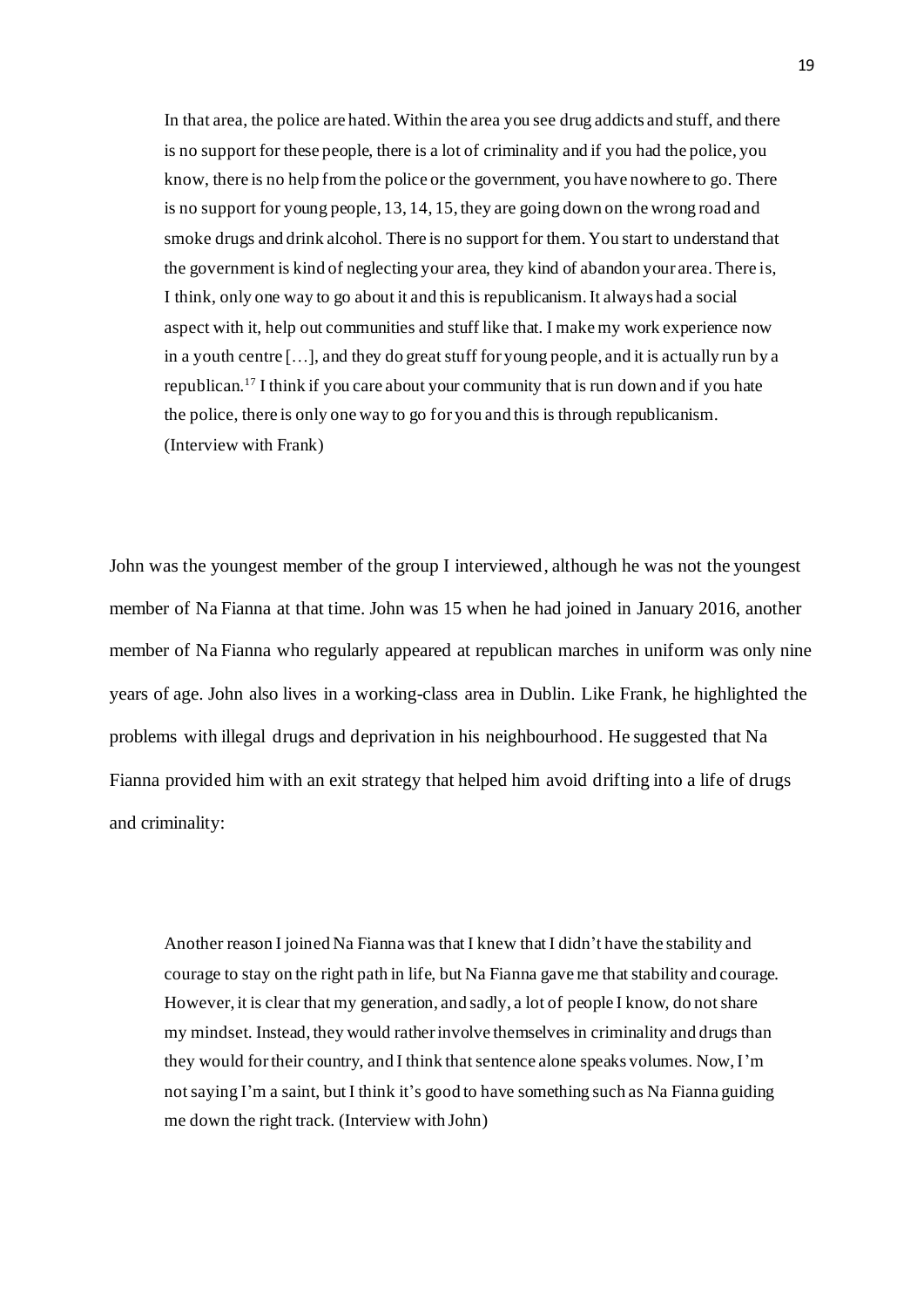The relationship between support for political violence and poverty observed in these interviews has also been noted by McAlister et al. in their research in Northern Ireland. She writes that "at a time of political and economic change, when the identity and position of working-class young men are threatened, engaging in violence and sectarianism becomes a means through which power and status is asserted." (2013, 13) She furthermore stresses that paramilitary groups act as community protectors against supposed drug dealers and sex offenders. (McAlister, Dwyer, and Carr 2018, 6) These findings follow Horgan, who reported "social disadvantage" among dissident republicans. (2013, 140) In his book on the psychology of terrorism, Horgan writes that members of terrorist organizations have "a strong emotional pull to act in the face of injustice" and most of them experienced social injustice themselves. Similar to the memories of the Na Fianna activists, these experiences can serve as triggering events. (2014, 79, 85-6) In essence, people with such backgrounds (featuring these connected but distinct issues of addiction, poverty, crime, etc.) are common to those drawn into dissident youth organizations, both in the Republic and Northern Ireland.

## *6.2. Family and friends*

Family and friends play a crucial part in the recruitment process. All narrators were either recruited by family members or friends or had active republicans in their closest family. The sole exception was Frank, although even he could name a family member who had fought in 1916. Frank's attempt to establish a republican family background reflects the importance of generational links for the young recruits. Michael spoke about his first republican event in the interview: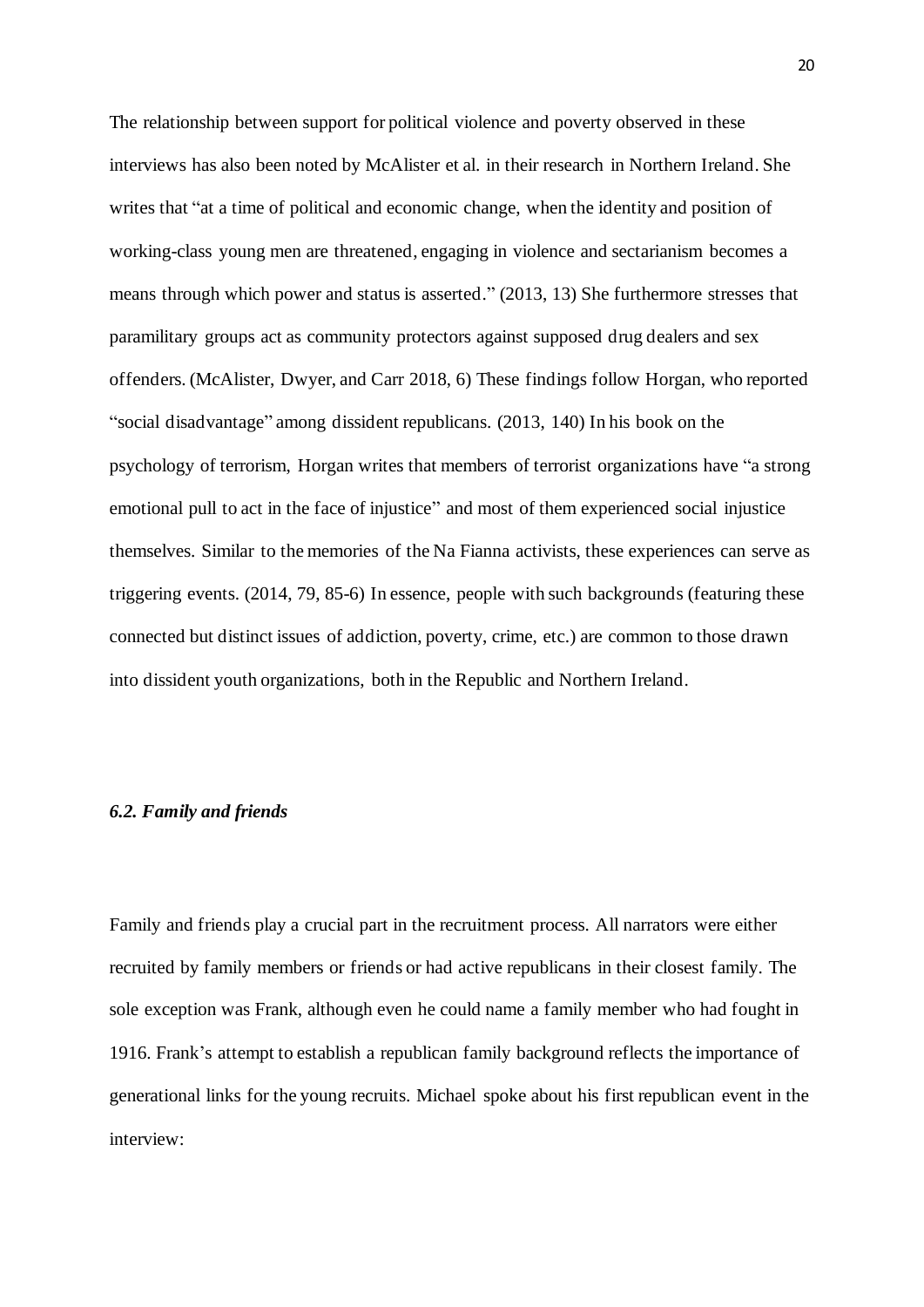I always had an interest in Irish republicanism. Since I was small, I used to watch documentaries about Dan Breen and Tom Barry and Michael Collins. But I was only young at that time, and I didn't know, but then I got more interested in it, and I learned more and more. And my Granny, she was a republican, and my great Granny, the great Granny, was republican. And it just came to my head that the first time I went up to [the hunger strike commemoration in] Bundoran, I thought: This is for me. So, I always had a thing for it, so I said to me: I am going to join Na Fianna, and this is what happened, really. I always had an interest in Irish republicanism and how the men fought the British and got the 32 Counties Republic, what the men in 1916 died for. I always had an interest. (Interview with Michael)

Every year Michael, along with some relatives, attends the annual hunger strike commemoration organized by the "Bundoran hunger strike commemoration committee" – held on the last weekend of August. A republican family raised Michael, and both his aunt and cousin are active republicans.

John also comes from a republican family; two of his uncles were members of the PIRA in Dublin during the Northern Irish Troubles. However, both of John's uncles support the peace process and do not share the politics of Na Fianna and other groups opposed to the Good Friday Agreement. Nonetheless, the involvement of his uncles in the PIRA before 1998 has been an inspiration for the teenager. (Interview with John) Since John joined Na Fianna, his mother has also loosely become involved in republicanism.

The importance of family for the recruitment process is most evident in the case of Richard:

My dad came back, it was just before Easter, and he was getting out of his uniform, and this was the first time I saw him getting out of his uniform and all, and I was just asking him, and he just told me about the republican movement, and I just typed their name into Facebook, and it just appeared straight away. (Interview with Richard)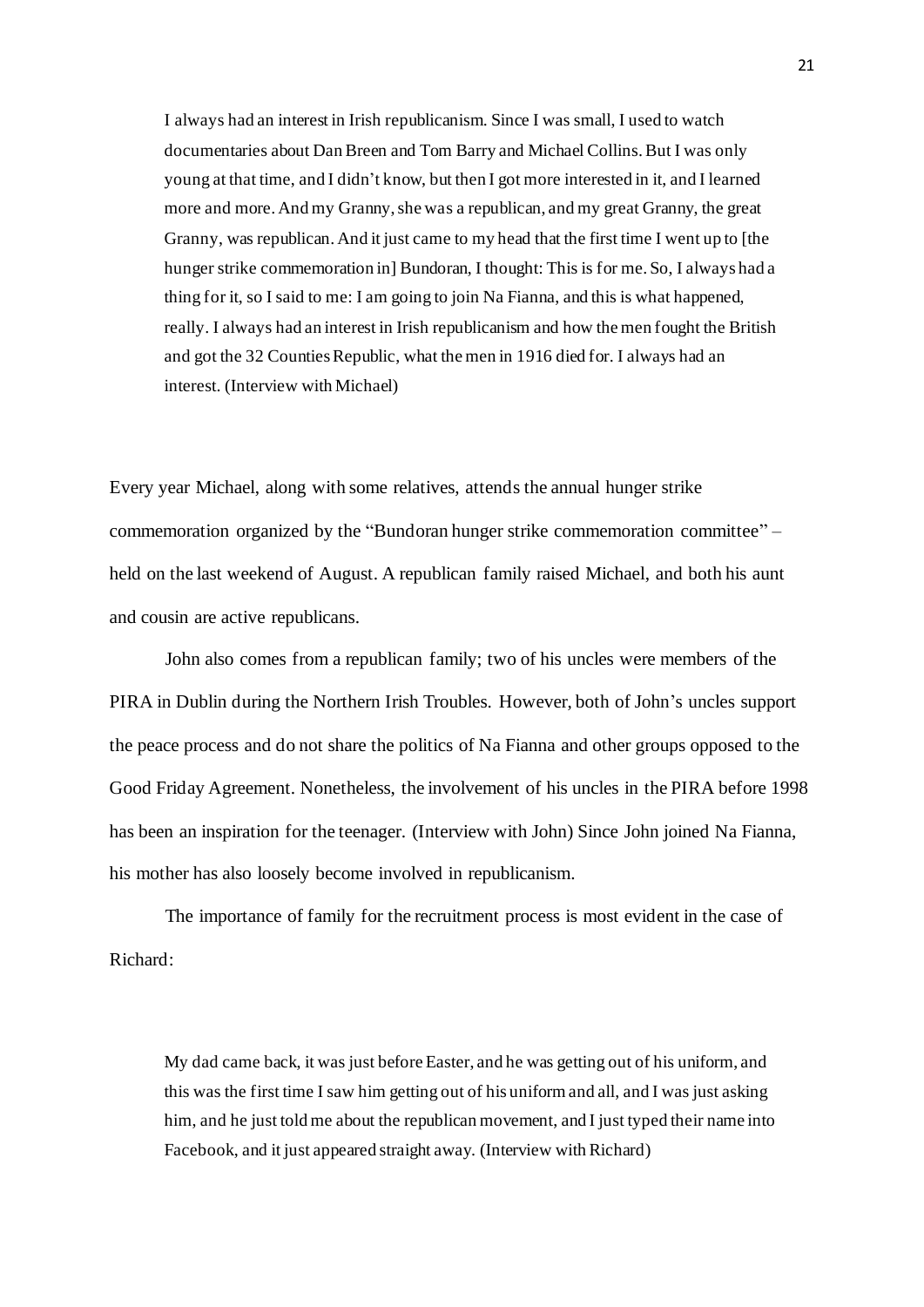Richard's father has regularly participated in republican marches as one of the "colour party" who lead the parade, wearing military-style uniforms and carrying Irish nationalist and republican flags. Richard's father has been convicted for membership to an unlawful organization with the name "IRA" and served his sentence on the republican landing in Portlaoise Prison, Co Laois. Furthermore, Richard's younger brother is a member of Na Fianna, and his sister and mother are loosely involved with republicanism.

Another member of Na Fianna, who was recruited by his father, is Andrew. He lives in a working-class area with an unusually high level of criminality, drug abuse, and unemployment. Andrew was taken to a Fianna camp by his father; however, he initially "didn't like the marching and drilling at night". He left Na Fianna for two years but subsequently re-joined, again due to his father's encouragement. (Interview with Andrew) Since then he has been an active member of Na Fianna and was among the Guard of Honor at the funeral of the former RSF President and IRA Chief-of-Staff Ruairí Ó Brádaigh, on 8 June 2013. (White 2020) James, a childhood friend of Andrew, became involved in Na Fianna through him. (Interview with James)

White has stressed the importance of family links in the recruitment of the republican movement. In particular, the movement relied on family networks before, and after the Northern Irish Troubles. In other words, before 1969 and since 1998, republican organizations have been dominated by family links, with republican families and their close social networks being the primary recruitment fields. (White 1993; White and Fraser 2000; White 2017) Accordingly, the republican women's organization Cumann na mBan solely recruited their members from known republican families before 1969. (Reinisch 2018) Similarly, McAlister observed that one group "most vulnerable to recruitment [into paramilitary groups in Northern Ireland] are: family members (e.g. the sons of those currently involved)". (2018, 7) She quotes an 18-year old man called Jess: "See it's family as well like. If you're born into [name of paramilitary organization] family then like there's a good chance the boys in the family are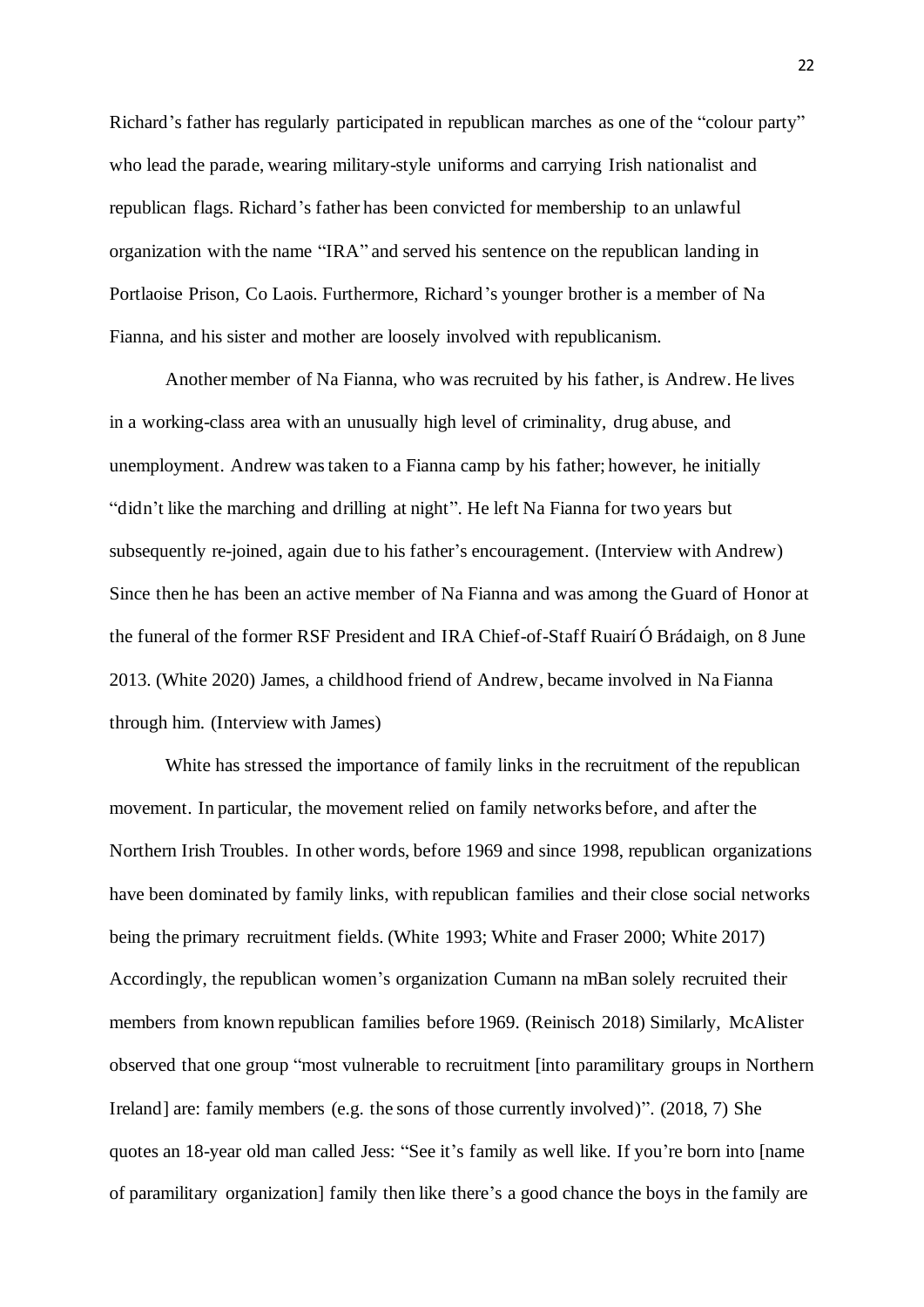going to be in the [organization] as well." Hence, McAlister concludes that the "lack of opportunity, social marginalization and a sense of hopelessness", as also observed in the interview excerpts above, combined with the family ties provide the ground for recruitment into paramilitary organizations in Northern Ireland. (2018, 8) Taylor described this phenomenon of family links in maintaining the survival of an organization in abeyance for other social movements. (1989) In other words, family links maintain the organizational continuity of the republican movement during phases of low activism, in particular, the period 1924-1969, and again since 1998. This phenomenon is not unusual for Horgan explains that family involvement is certainly a pervasive event in most "nationalist separatist" groups. (Horgan 2014, 91)

## *6.3. Social Media*

All narrators mention the use of social media in the recruitment process. Even those who were recruited into Na Fianna Éireann by family members remember using Facebook and other social media platforms to gain information on dissident republican organizations before eventually joining, as the above interview with Richard illustrates. (Interview with Richard) As recently noted in a study on the online support for dissident republicans, the online presence of dissident groups lacks the sophistication and technical standard of other radical social movements, paramilitary organizations, and jihadist groups. (Frenett 2019) The data for this study by Moonshot CVE was collected in 2015, shortly before I conducted my interviews, and it shows a surprisingly small percentage of dissident republican online supporters under the age of 20. (Gallagher 2019) Nonetheless, as my interviews reveal, social media serves as an essential source of information in the initial recruitment process, as evident in youth radicalization also in other ideological contexts. (Gaudette et al. 2020) Nalton et al.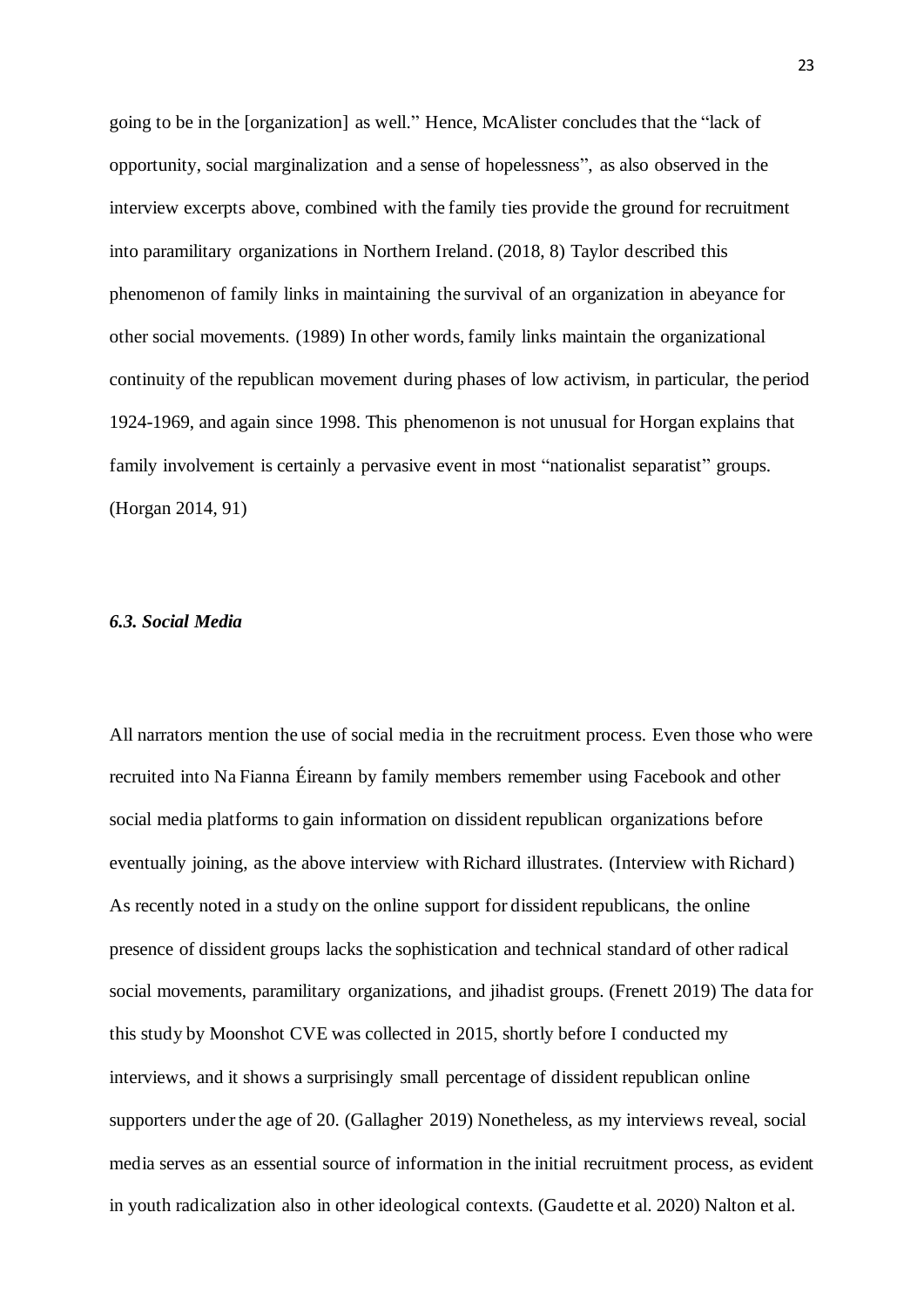remark that "dissident republican groups seem to be using the internet to actively attract potential recruits, particularly young people". (2011, 120) Despite recent research, the online presence of dissident republicans remains an under-researched area and, additionally to Nalton et al., only research by Bowman-Grieve and some remarks in Hoey's book have been so far published. (Bowman-Grieve 2010; Bowman-Grieve and Conway 2012; Bowman-Grieve and Herron 2020; Hoey 2018b)

Frank was the only respondent without a republican family background, and his introduction to dissident republicanism came through Facebook:

It was until I looked into Irish republican history that that kind of drove me on to get involved in the action. Believe me or not but the first book I actually read and that motivated me to get involved into Irish republicanism was a book written by a Provo, Gerry Adams, Bobby Sands prison diaries.<sup>18</sup> After that I read that, it was a big motivating force, and then I got in contact with a couple of my friends who were involved through Facebook like, got in contact with them on Facebook to get involved and they told me the different parties, the different republican parties that were there. Now, I thought that there was only the Provos at the time and then he told me all the other groups, and that's when I started looking into the other groups. These groups included Republican Sinn Féin, the 32s<sup>19</sup>, Republican Socialist Party, and éirígí. So, I looked into the groups, and I looked at them for about three or four months, and I decided to go with Republican Sinn Féin. Looking at their history and stuff like that, the way they were connected to events down through Irish history and the way they never bend a knee and stuff like that. That motivated me to join, and so I joined Republican Sinn Féin about four years ago, three and a half to 4 years ago, and since then I am working away with Republican Sinn Féin, and I am also involved in Na Fianna Éireann, the republican youth movement and I got involved with a couple of lads there, and we are working in a team. Since then we have been building, building up slowly but surely, so making good progress. (Interview with Frank)

John became aware of Na Fianna Éireann when he saw the VICE documentary about the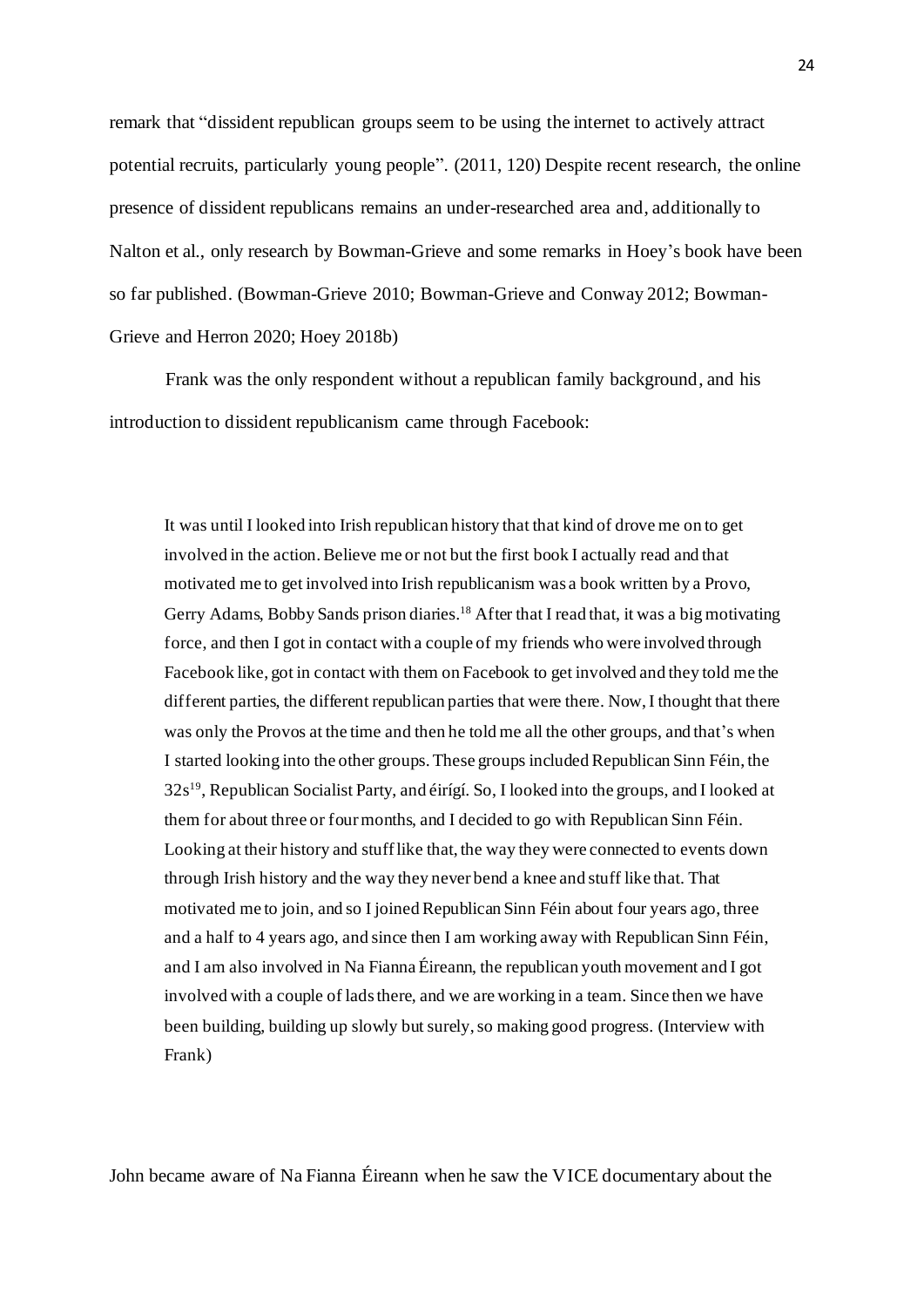organization in winter 2015/16. The online link had been shared on social media by several classmates, although none of them was involved in Na Fianna. John stressed that he had learned about the 1916 Easter rising in school and so already knew about Irish republicanism. It was only after watching the documentary on YouTube that he began "searching on Facebook and other social media platforms for information on them". He then contacted the organization online. (Interview with John)

## *6.4. Irish history*

All the narrators gave Irish history a prominent mention. Historical antecedents of political violence, civil wars, revolutions, dictatorships or occupation are root causes commonly assumed to be associated with the emergence of terrorism. (Horgan 2014, 85-6) During my interviews, I was repeatedly told that they had "always [been] interested in Irish history", for some of them this interest reached back into "childhood" – as stressed in the interview with Frank. However, similar explanations came up in other conversations:

I got involved roughly four years ago, roughly four to five years. There were a couple of reasons; I would have always been interested in Irish history, growing up, especially when I was in school and stuff, you know. When I was in school, they didn't teach as much Irish history, but I was always interested in what did they teach us about other countries and stuff like that. (Interview with Frank)

While there is a strong emphasis on Irish history and historical justifications for the ideology of dissident republicanism throughout the interviews, a close reading of the interview transcripts points to contradictions in these claims. Some of the narratives tell quite a different story, namely, that some of the Na Fianna members were not so interested in Irish history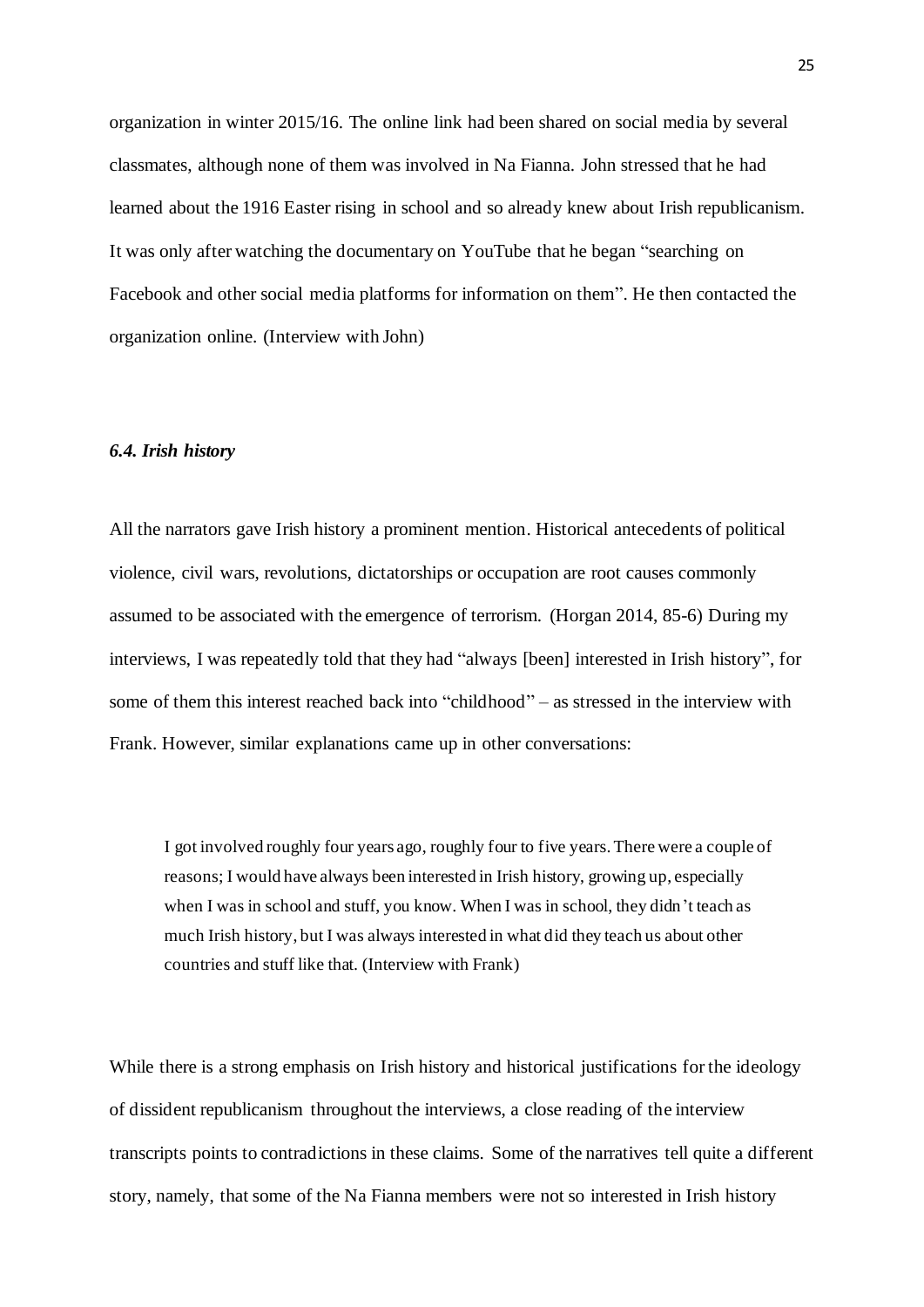before they joined the republican youth movement. This suggests that their emphasis on an interest in Irish history has become a retrospective explanation for their initial involvement.

For dissident republicans, history holds a central spot in the justification for continued activism. While recently the "New IRA" has made increasing reference to Irish history in their statements, with one prominent example being the statement claiming responsibility for a car bomb in Derry in January 2019 (Mullen 2019), the CRM has traditionally tended to justify their existence in the context of Irish republican history as outlined in the book of their founder and former President Ruairí Ó Brádaigh. (1997) In his book, Ó Brádaigh traces the heritage of his organization back to the Second Dáil Éireann, established in 1921, thereby arguing that the RSF and the CIRA are the legitimate Sinn Féin and IRA organizations. This is the very political ideology that the members of Na Fianna are taught within the CRM. Thus, this emphasis on interest in Irish history may reflect the CRM interpretation of Irish republican history more than their actual interest in or understanding of Irish history before joining the dissident youth organization. For this reason, I suggest that interest in Irish history is less an important factor than the three broader factors mentioned above.

Della Porta and Haupt stress that the construction of reality to legitimize strategic choices of violent actors is particularly evident in the life histories of IRA members throughout the long 20<sup>th</sup> century. They observe three trajectories towards violent actions: First, the construction of the British enemy and the Irish nation; second, the value of the Irish community and its glorious past; third personal pride and responsibility. (2012, 318) Accordingly, the use of Irish history to justify continued support for armed violence was not only a legitimizing strategic choice throughout the  $20<sup>th</sup>$  century, but it also has still the same purpose for the republican youth in 21st century Dublin.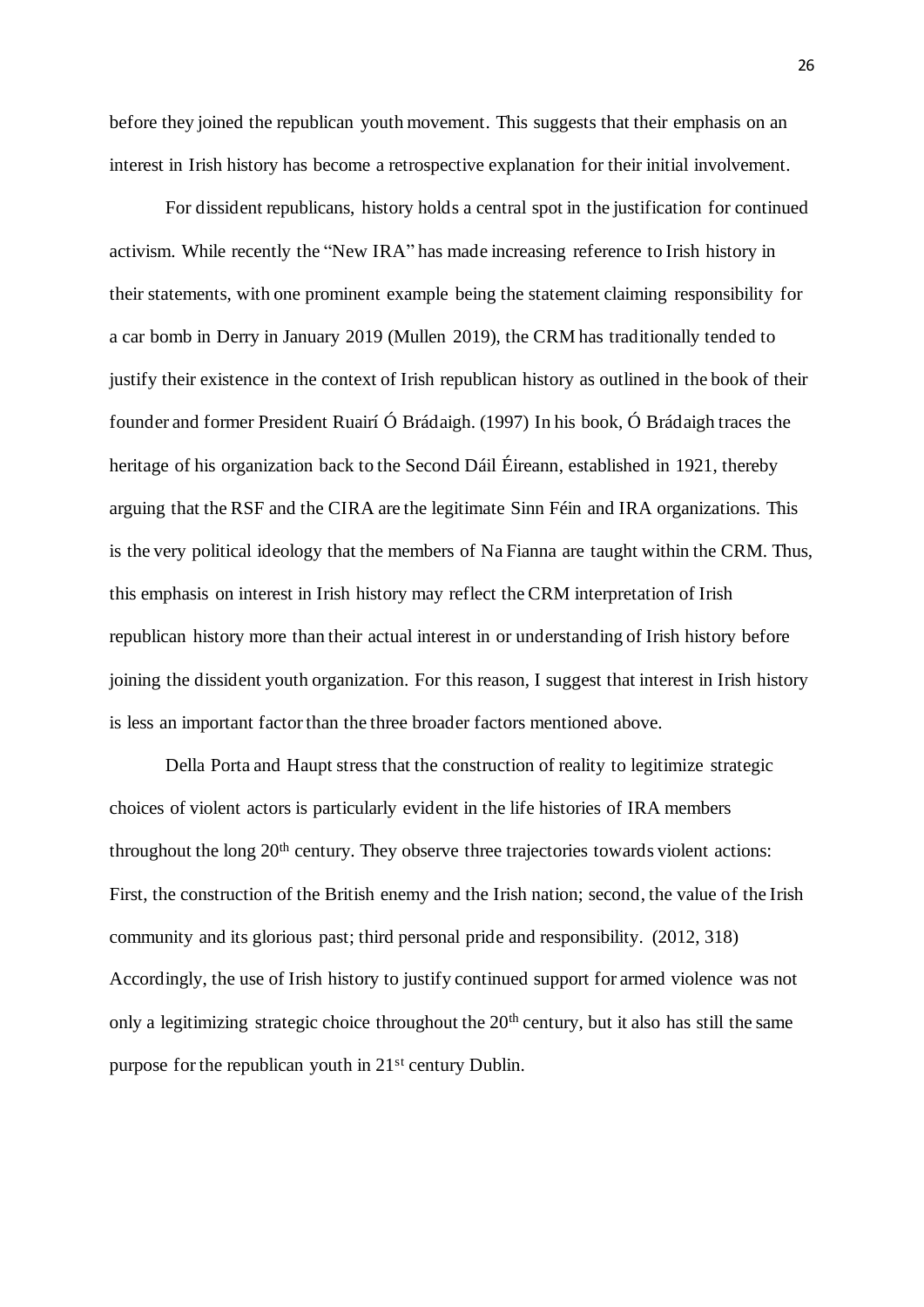### **7. Conclusions**

This article offers insight into the recruitment of teenagers and young adults into dissident republican youth organizations in the Republic of Ireland. It furthermore contributes to the empirical knowledge about the challenges involved in producing data in hard-to-reach groups and sensitive data by introducing the oral history methods into the field of Terrorism Studies. For this purpose, I researched the motivational factors for joining dissident republican youth organizations.

Since the killing of Lyra McKee in April 2019 during a riot that was staged overwhelmingly by teenagers and young adults, and the emergence of an active youth organization linked to the dissident republican organization Saoradh, public attention has turned to the question of why people born after the signing of the Good Friday Agreement in 1998 would join dissident republican organizations. This article analyses this question by providing a case study on the Na Fianna Éireann youth organization in the Republic of Ireland. Na Fianna Éireann is linked to RSF, and it is widely believed that RSF is connected to the dissident republican paramilitary organization CIRA.

This article analyses the radicalization of teenagers and young adults and the recruitment into dissident republican youth organizations in the second decade of the 21st century. In the 1960s, the IRA suffered from the failures of the Border Campaign, also known as "Operation Harvest". (Rekawek 2016; Treacy 2011) As six decades ago, the 2010s are marked by the end of the failed campaigns by the INLA, ÓNH, RIRA, and CIRA. Thus, these groups are focusing on training and recruitment.<sup>20</sup> In a statement issued by the republican prisoners linked to the organization Cogús in HMP Maghaberry, the prisoners compared the current state of republicanism with the situation after the end of the IRA's Operation Harvest in 1962.<sup>21</sup> Youth organizations today are an essential part of this rebuilding, as they were in the 1960s. Hence, the establishment of the youth wing Éistigí was a predictable move for the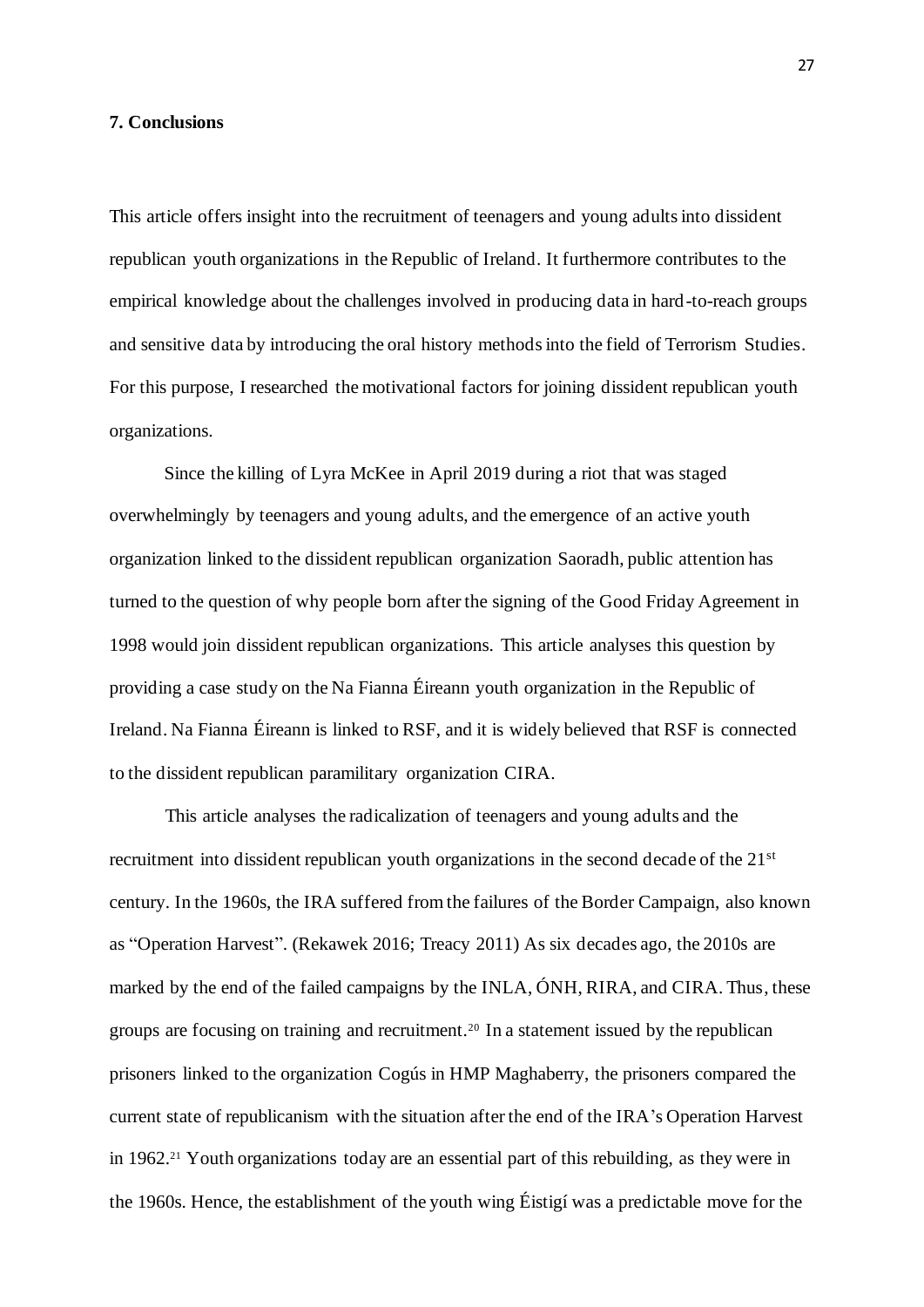far-left Saoradh organization. Researching the long-term radicalization and recruitment processes, particularly during a period when large-scale support for political violence has waned, provides an understanding of the recruitment processes of these dissident organizations.

Despite the growing visibility in the streetscape in Belfast, dissident republicanism remains marginal. (Goulding and McCrory 2020) Nonetheless, the threat-level remains "severe" in Northern Ireland. Brexit insecurity provides an opportunity for the groups to be exploited (Trumbore and Owsiak 2019); researchers also suggest that these groups are an entry point for youth into organized crime. (Jupp and Garrod 2019) The latter point contrasts sharply with the motivations for joining these groups, as demonstrated in this article. Hence, this aspect needs further in-depth analysis since it is not possible to discuss it in the space of this paper.

The findings of this case study correspond with the recent literature on radicalization and recruitment into terrorist organizations. (Weisburd 2020) In particular, vulnerability, identity, social networks, and the internet in the radicalization of youth has recently been researched in other political, religious, and ideological contexts in Western Europe. (Goerzig and Al-Hashimi 2014; Gaudette et al. 2020; Lynch 2013; Pfundmaier et al. 2019) Bal and van den Bos argue that "the threat of terrorism is one of the defining features of contemporary society." (2017, 4) Bal and van den Bos introduce four themes that lead to radicalization. The first is system rejection – where "confrontations with inequality or unfairness are central to the process of radicalization." Indeed, the young members of Na Fianna Éireann mentioned poverty and inequality in their Dublin neighbourhoods throughout the interviews; they had a strong perception that society is unjust. (2017, 5) Second, a direct consequence of the first theme is the rejection of the status quo and the decision to follow movements that pursue an alternative system. The alternative system of the interview partners in my research project is a re-united Ireland. Some of my narrators mentioned the Éire Nua program of RSF and, thus,

28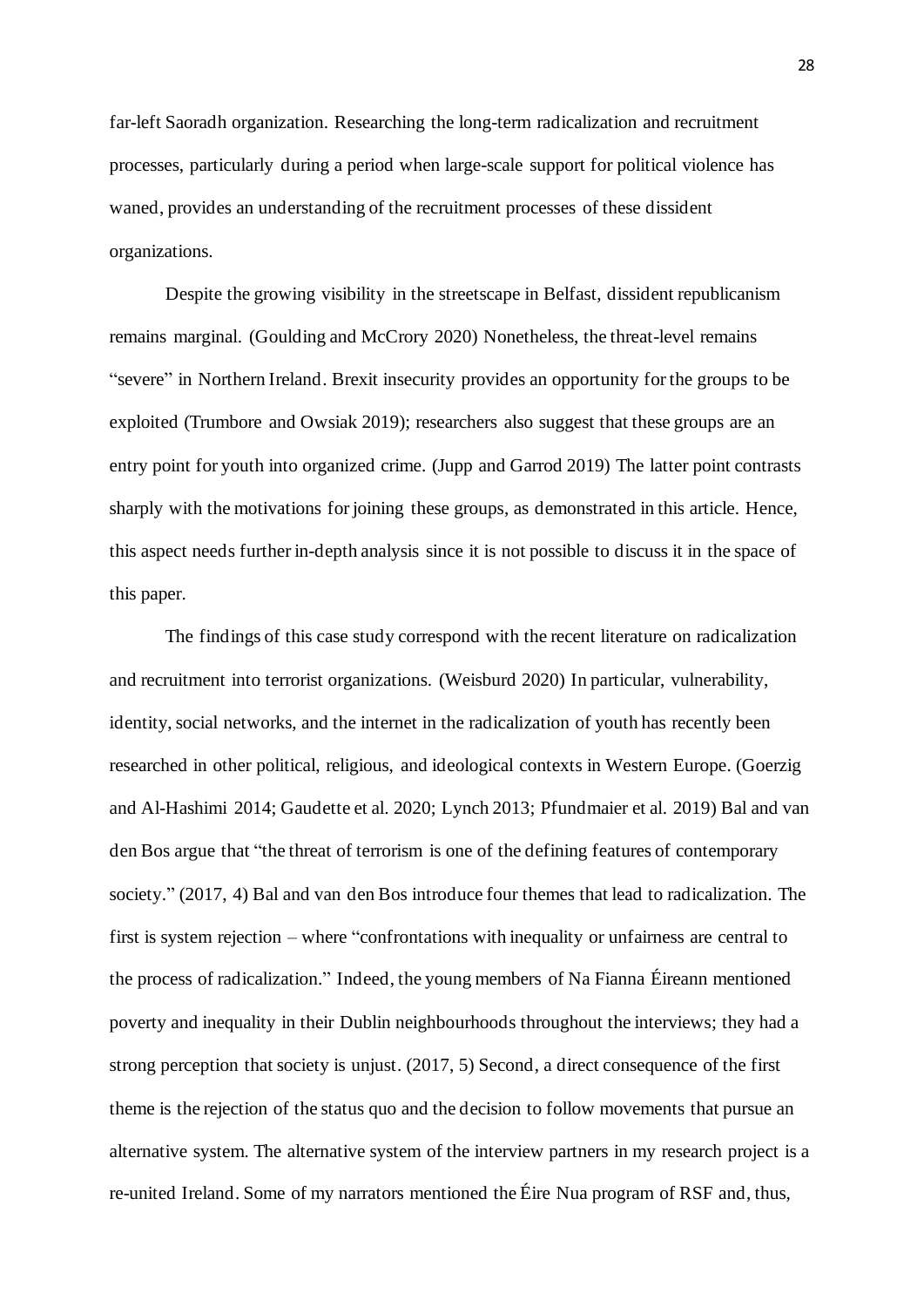the "united Ireland" they are fighting for was also called "new Ireland", even though they often cannot outline their vision of this "new Ireland". In other words, the rejection of the existing system is not enough for radicalization without a clear vision of an alternative system. This second theme links to the third, the acceptance of violence. Bal and van den Bos write that "the presence of an alternative system can be assumed to be a prerequisite for radicalization to turn into terrorism." (2017, 12) Moreover, the "right to armed struggle" is a regular feature of Irish republicanism since the foundation of the first Irish republican organization in the late 18th century, the Society of the United Irishmen. Finally, fourth, the existence of a radical subculture that exists in Ireland, as was mentioned by many interview partners when explaining their routes into political activism, for example through attendance at commemorations, such as the Bundoran hunger strike commemoration, or ballad sessions.

Based on these considerations, I would argue that the radicalization and recruitment processes of Irish republicans today mirrors the practices in the 1960s. Like in the 1960s, the movement was at a low ebb. Analyzing women's rights activism between 1940 and 1960, Taylor writes that social movement abeyance structures provide "the organizational and ideological bridges between earlier activism and the development of other movements". (1989, 762) I would argue that today's dissident republican youth organizations may serve as the organizational and ideological "bridge" for a future wave of small group political violence in the Republic of Ireland and Northern Ireland, as did the youth organizations in the 1960s. To be sure, the post-1969 violence was sparked by years of militant social movement activity by the civil rights activists, followed by an extraordinary level of state repression. Both factors do not exist in Ireland today. Nonetheless, the PSNI recorded two security-related deaths, further 87 casualties of paramilitary violence, and 15 bombing incidents in Northern Ireland in 2019. The number of persons charged was 18 over the same period. (PSNI 2020) While these numbers are far lower than prior to 1998, the potential significance of contemporary paramilitary violence should not be discounted. If conditions deteriorate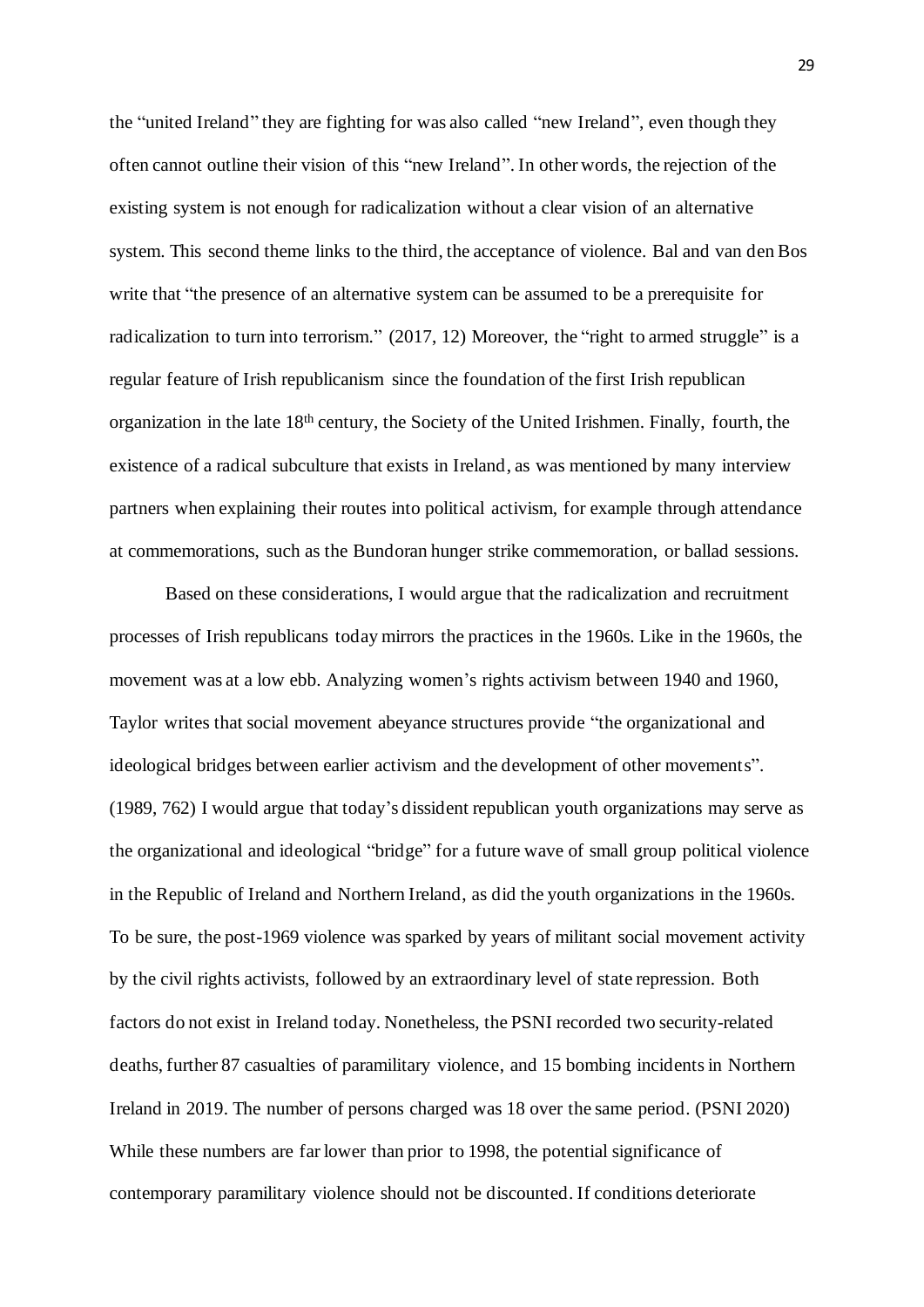drastically, in particular as a result of external shocks such as Brexit, it is conceivable that these tiny groups might constitute the harbinger of a much more significant movement. (Garry et al. 2020, 2)

In essence, this article offers insight into dissident republican youth organizations in the Republic of Ireland. In this way it sheds light on several issues, among those are the appeal of dissident youth organizations; the social and family background of the young recruits; the organizational strength of these organizations in the Republic of Ireland; the ideology of dissident youth members; the recruitment practices of dissident republican organizations; and, more generally, what motivates teenagers and young adultsto turn to political violence in liberal democracies. While this research is confined to the province of Leinster, it opens avenues to explore other related subjects: First, why do teenagers and young adults join dissident republican organizations in Northern Ireland. Second, why do teenagers and young adults join loyalist organizations in Northern Ireland? Third, in the context of the ongoing drug gangs' feudsin Dublin and Limerick, (Hourigan et al. 2017) why are some young adults joining republican organizations and other criminal gangs? Finally, fourth, what determines the choice of joining non-violent republican organizations versus dissident groups advocating political violence in today's Ireland?

## **Acknowledgements**

Earlier versions of this article were presented at the conference *Irish Society, History & Culture: 100 years after 1916* in October 2016 in Florence; and the conference *Children & War: Past & Present* in July 2016 in Salzburg. I want to thank the anonymous reviewers, Helen Aitchison, Richard English (QUB), John Morrison (Royal Holloway), Melanie Sindelar (University of Vienna), Robert W. White (IUPUI), and the CEU's Conflict and Security Research Group (ConSec) led by Erin Kristin Jenne (CEU) for their helpful comments. They are not responsible for any errors or the opinions expressed in this article.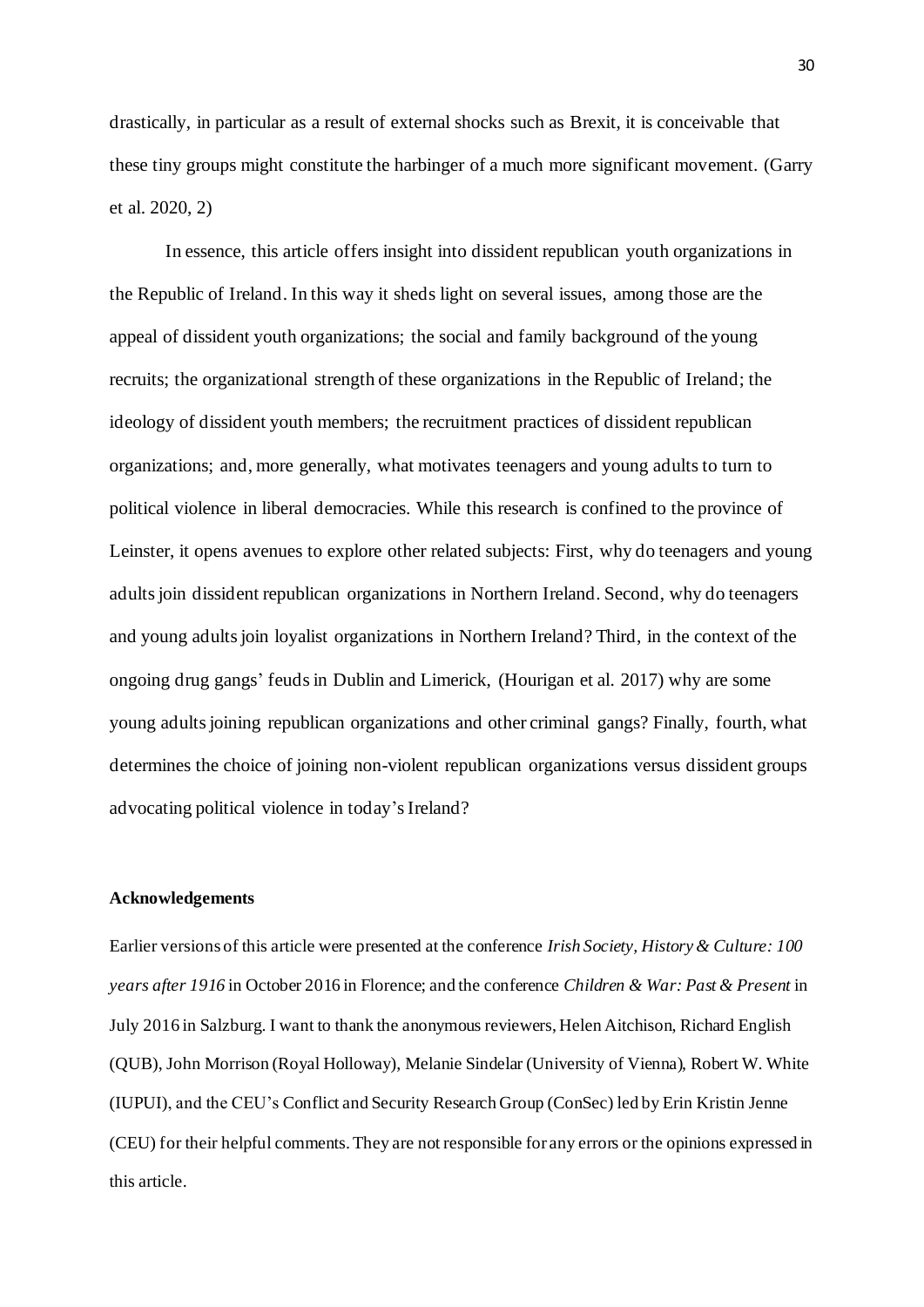#### **Disclosure statement**

The author reported no potential conflict of interest.

## **ORCID**

Dieter Reinisch: http://orcid.org/0000-0002-3205-8739

## **Notes**

- Alonso, Rogelio, and Paul Delgado. 2020. "The Radicalization of Young Jihadi Convicted of Membership of Terrorist Organization in Spain: Analyzing the Pieces of the Puzzle." *Studies in Conflict & Terrorism*, DOI: 10.1080/1057610X.2020.1780025
- Alison, Miranda. 2009. *Women and political violence: Female combatants in ethno-national conflict*. London: Routledge.
- Bal, Michèlle, and Kees van den Bos. 2017. "From system acceptance to embracing alternative systems and system rejection: Tipping points in processes of radicalization." *Translational Issues in Psychological Science* 3 (3):241.

Bell, J Bowyer. 2000. *The IRA, 1968-2000: analysis of a secret army*. London: Frank Cass.

Ben Aharon, Eldad. 2020. "Doing Oral History with the Israeli Elite and the Question of Methodology in International Relations Research." *Oral History Review*:1-23. DOI: 10.1080/00940798.2019.1702467.

Black, Rebecca. 2013. "Children dressed like Provos is 'deeply worrying'." *Newsletter*, 3 April.

- Bloom, Mia. 2017. "Constructing Expertise: Terrorist Recruitment and 'Talent Spotting' in the PIRA, Al Qaeda and ISIS." *Studies in Conflict & Terrorism* 40 (7):603-23.
- Bosi, Lorenzo. 2012. "Explaining pathways to armed activism in the Provisional Irish Republican Army, 1969–1972." *Social Science History* 36 (3):347-90.
- Bowman-Grieve, Lorraine. 2010. "Irish Republicanism and the Internet: Support for new wave dissidents." *Perspectives on Terrorism* 4 (2).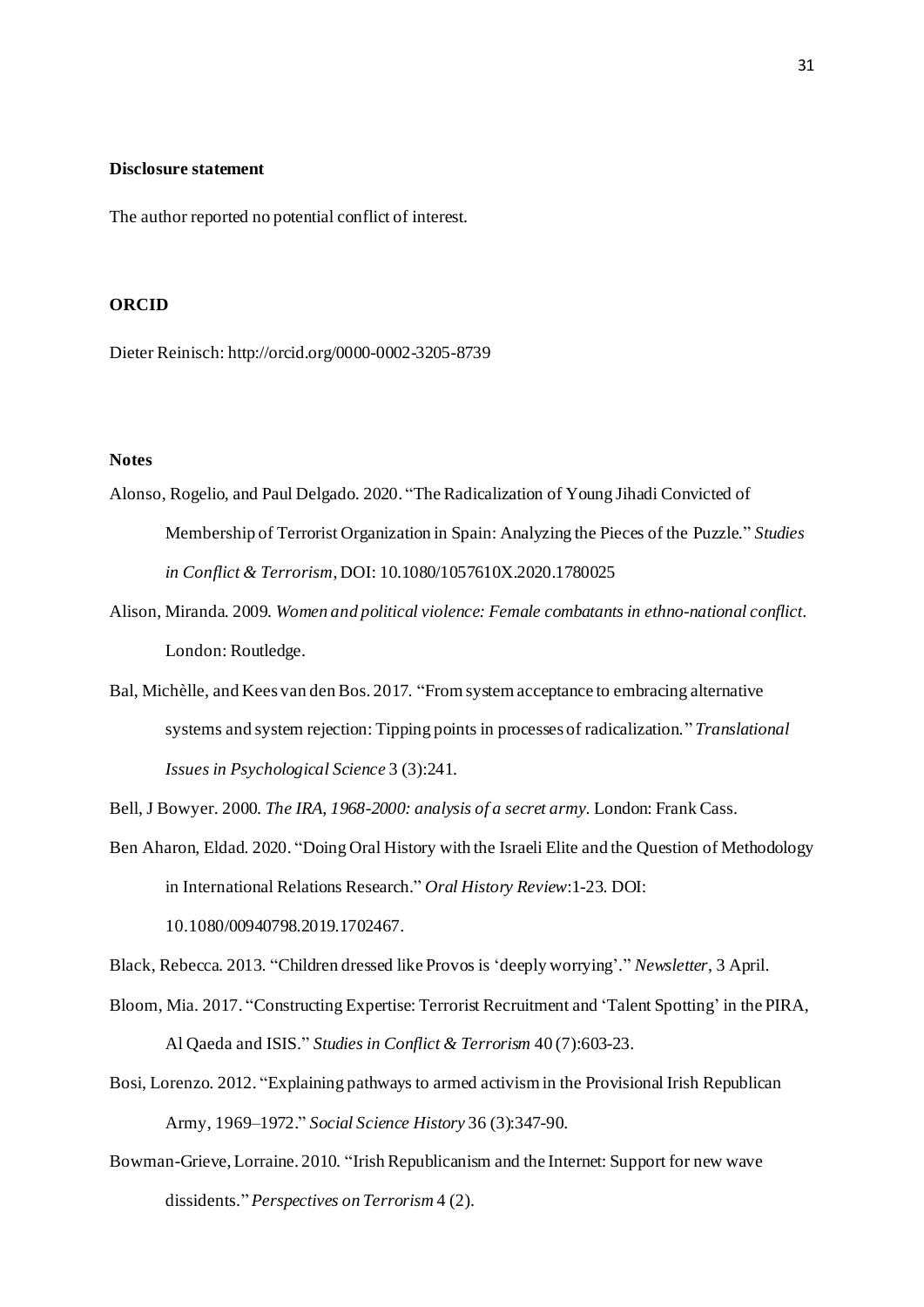- Bowman-Grieve, Lorraine, and Maura Conway. 2012. "Exploring the form and function of dissident Irish Republican online discourses." *Media, War & Conflict* 5 (1):71-85.
- Bowman-Grieve, Lorraine, and Stephen Herron. 2020. "Then and Now: Irish Republicanism and Ulster Loyalism Online." In *Digital Extremisms: Readings in Violence, Radicalization and Extremism in the Online Space*, edited by Mark Litter and Benjamin Lee, 109-32. Cham: Palgrave Macmillan.
- Cardeli, Emma, Mia Bloom, Sarah Gillespie, Tanya Zayed, and B. Heidi Ellis. 2019. "Exploring the Social-Ecological Factors that Mobilize Children into Violence." *Terrorism and Political Violence*:1-23. DOI: 10.1080/09546553.2019.1701444.
- Carson, Niall, and Paddy Hoey. 2012. "The Bell and the Blanket: Journals of Irish Republican Dissent "*New Hibernia Review*16 (1):75-93. DOI: 10.1353/nhr.2012.0008.
- Center for International Security and Cooperation (CISAC). 2019.*New Irish Republican Army*. published July 2019, cisac.fsi.stanford.edu/mappingmilitants/content/mmp-new-irishrepublican-army.
- Clubb, Gordon. 2016. "The Role of Former Combatants in Preventing Youth Involvement in Terrorism in Northern Ireland: A Framework for Assessing Former Islamic State Combatants." *Studies in Conflict & Terrorism* 39 (9):842-61. DOI:

10.1080/1057610X.2016.1144917.

Crenshaw, Martha. 1981. "The causes of terrorism."*Comparative Politics* 13 (4):379-99.

- Della Porta, Donatella. 2013. *Clandestine Political Violence*, *Cambridge Studies in Contentious Politics*. Cambridge: Cambridge University Press.
- Della Porta, Donatella. 2014. "Social Movement Studies and Methodological Pluralism: An Introduction." In *Methodological Practices in Social Movement Research*, edited by Donatella Della Porta, 1-20. Oxford: Oxford University Press.
- Della Porta, Donatella, and Heinz-Gerhard Haupt. 2012. "Patterns of radicalization in political activism." *Social Science History* 36 (03):311-20.
- Edwards, Aaron. 2019. "The Fragility of the Good Friday Peace: The Persistence of Terrorism in Northern Ireland."*CTC Sentinel* 12 (4): online first.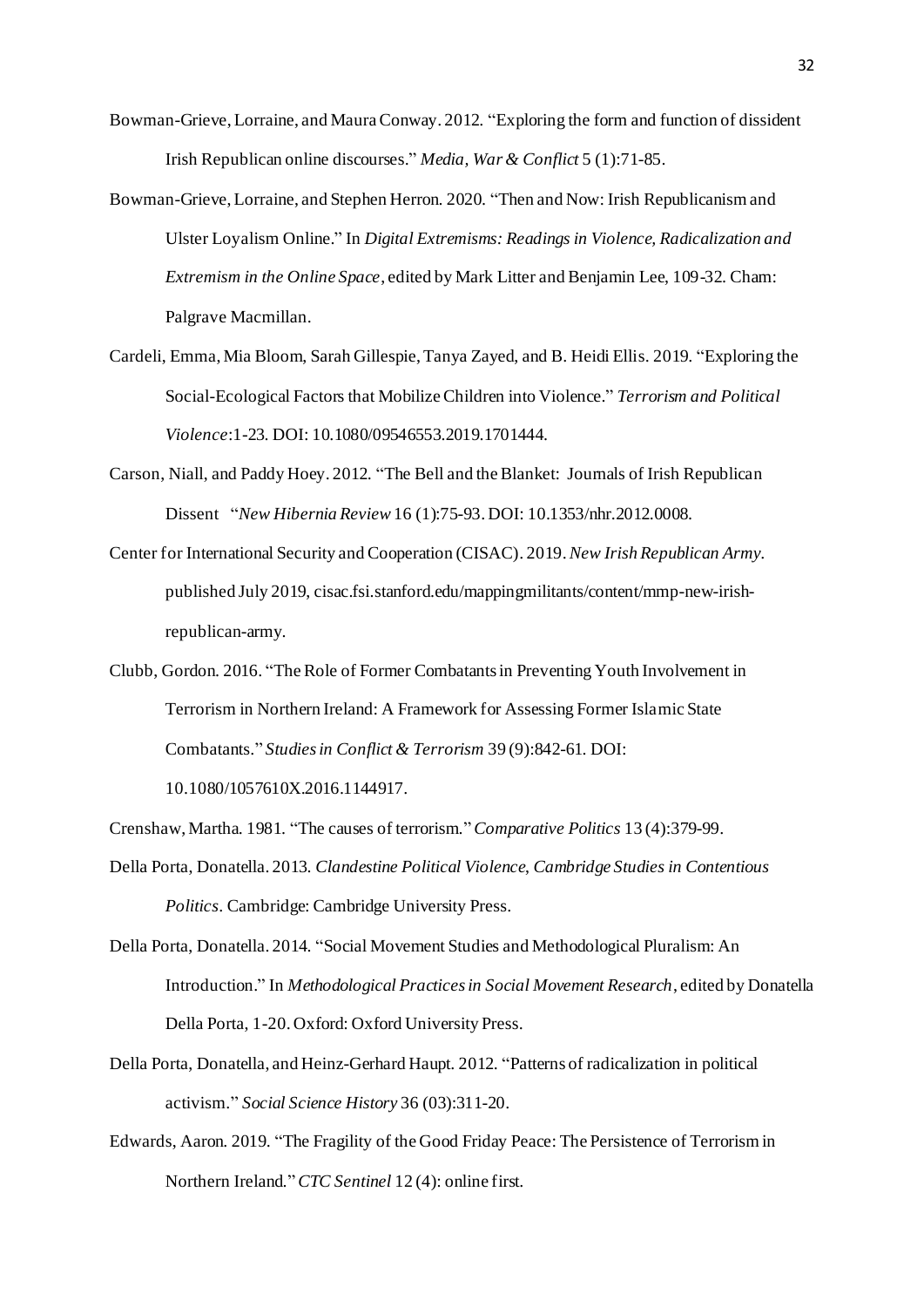- English, Richard. 2015. "Why Terrorist Campaigns Do Not End: The Case of Contemporary Dissident Irish Republicanism." In *Proceedings of the British Academy*, 125-44. London: The British Academy.
- Evans, Jocelyn, and Jonathan Tonge. 2013. "From Abstentionism to Enthusiasm: Sinn Féin, Nationalist Electors and Support for Devolved Power-sharing in Northern Ireland." *Irish Political Studies* 28 (1):39-57. DOI: 10.1080/07907184.2012.684681.
- Fennell, Damien. 2019. "Radicalization Rubbish. "*The Pensive Quill*, 18 May, www.thepensivequill.com/2019/05/radicalisation-rubbish.html.
- Ferguson, Neil, and Mark Burgess. 2009. "From Naivety to Insurgency: The Causes and Consequences of Joining a Northern Irish Paramilitary Group." In *Faces of Terrorism: Cross-Disciplinary Explorations*, edited by David Canter, 19-33. Wiley.
- Ferguson, Neil, and James W. McAuley. 2019. "Radicalization or Reaction: Understanding Engagement in Violent Extremism in Northern Ireland." *Political Psychology*. DOI: 10.1111/pops.12618.
- Frampton, Martyn. 2010. "The return of the militants: Violent dissident republicanism." *London: International Centre for the Study of Radicalisation, King's College London* 68:3-14.

———. 2011. *Legion of the Rearguard: Dissident Irish Republicanism*. Dublin: Irish Academic Press.

- Frenett, Ross. 2019. "Who Supports Dissident Irish Republicanism? A Snapshot of Sympathizers on Facebook in 2015." *VOX-Pol*, 25 April.
- Gaudette, Tiana, Ryan Scrivens, and Vivek Venkatesh. 2020. "The Role of the Internet in Facilitating Violent Extremism: Insights from Former Right-Wing Extremists." *Terrorism and Political Violence*, DOI: 10.1080/09546553.2020.1784147.
- Gallagher, Connor. 2019. "Dissident republicans operate 'broad, unsophisticated online networks'." *Irish Times*, 24 April.
- Garry, John, Brendan O'Leary, Kevin McNicholl, and James Pow. 2020. "The future of Northern Ireland: border anxieties and support for Irish reunification under varieties of UKexit." *Regional Studies*. DOI: 10.1080/00343404.2020.1759796.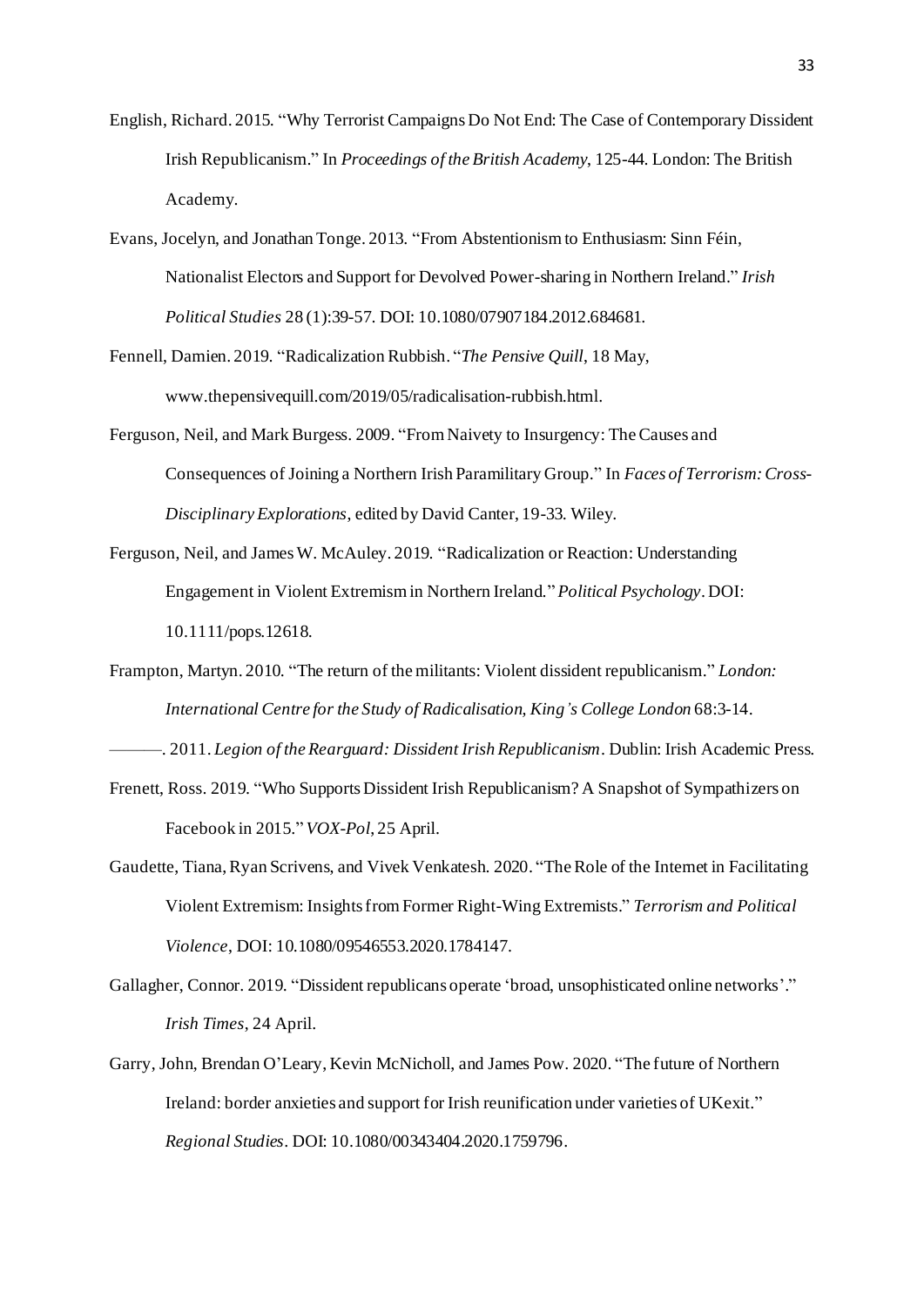- Gill, Paul, and John Horgan. 2013. "Who Were the Volunteers? 1 The Shifting Sociological and Operational Profile of 1240 Provisional Irish Republican Army Members." *Terrorism and Political Violence* 25 (3): 435-56. DOI: 10.1080/09546553.2012.664587.
- Goerzig, Carolin, and Khaled Al-Hashimi. 2014. *Radicalization in Western Europe: Integration, Public Discourse and Loss of Identity among Muslim Communities*. London: Routledge.
- Goulding, Stephen, and Amy McCrory. 2020. "Representing the (un)finished revolution in Belfast's political murals." *Critical Discourse Studies*. DOI: 10.1080/17405904.2020.1777176.
- Hanley, Brian. 2018. *The impact of the Troubles on the Republic of Ireland, 1968–79: Boiling volcano?* Manchester: Manchester University Press.
- Hanley, Brian, and Scott Millar. 2010. *The Lost Revolution: The Story of the Official IRA and the Workers' Party*. Dublin: Penguin Ireland.
- Hay, Marnie. 2019. *Na Fianna Éireann and the Irish Revolution, 1909-23: Scouting for rebels*. Manchester: Manchester University Press.
- Hearty, Kevin. 2017. "Spoiling through performative nonviolence: ritualistic funerary practice as a Violent Dissident Irish Republican (VDR) spoiling tactic." *Studies in Conflict & Terrorism*. DOI: 10.1080/1057610X.2017.1402430.
- Hoey, Paddy. 2018a. "Dissident and dissenting republicanism: From the Good Friday/Belfast Agreement to Brexit." *Capital & Class* 43 (3).
- ———. 2018b. *Shinners, Dissos and Dissenters: Irish Republican Media Activism Since the Good Friday Agreement*. Manchester: Manchester University Press.
- Home Office. 2020. *Proscribed Terrorist Organizations*. 28 February, assets.publishing.service.gov.uk/government/uploads/system/uploads/attachment\_data/file/86 9496/20200228\_Proscription.pdf.
- Horgan, J, and P Gill. 2011. "Who becomes a dissident? Patterns in the mobilization and recruitment of violent dissident republicans." In *Dissident Irish Republicanism*, edited by Maxwell Taylor and PM Currie, 43-64. Continuum Press.
- Horgan, John. 2013. *Divided We Stand: The Strategy and Psychology of Ireland's Dissident Terrorists*. Oxford: Oxford University Press.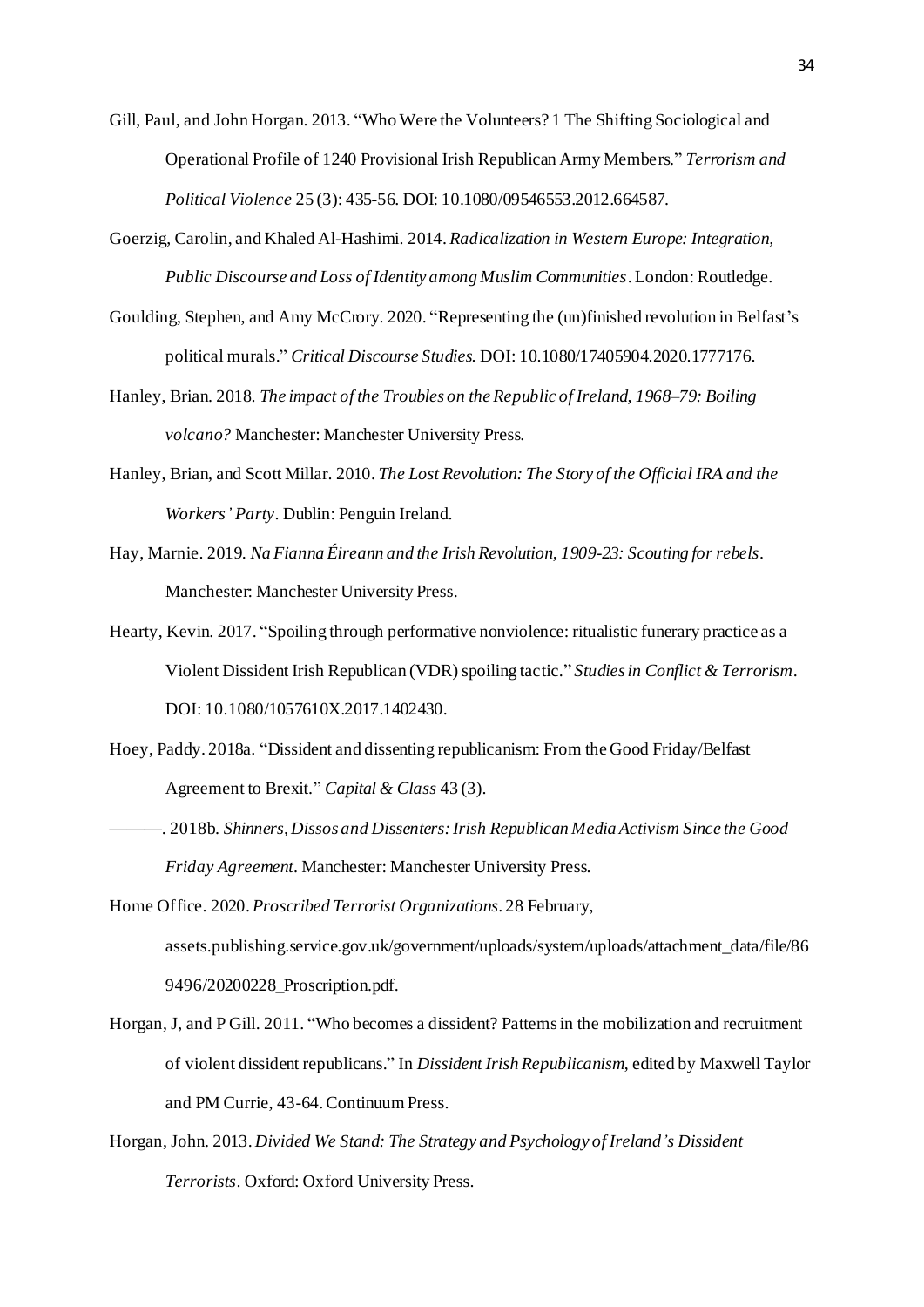———. 2014. *The psychology of terrorism*. Revised and updated second edition. London: Routledge. Horgan, John, and John F. Morrison. 2011. "Here to Stay? The Rising Threat of Violent Dissident

Republicanism in Northern Ireland." *Terrorism and Political Violence* 23 (4):642-69. DOI: 10.1080/09546553.2011.594924.

- Hourigan, Niamh, John F. Morrison, James Windle, and Andrew Silke. 2017. "Crime in Ireland north and south: Feuding gangs and profiteering paramilitaries." *Trends in Organized Crime*:1-21. DOI: 10.1007/s12117-017-9312-9.
- Jupp, John, and Matthew Garrod. 2019. "Legacies of the Troubles: The Links between Organized Crime and Terrorism in Northern Ireland." *Studies in Conflict & Terrorism*:1-40. DOI: 10.1080/1057610X.2019.1678878.
- Kruglanski, Arie W, Jocelyn J Bélanger, and Rohan Gunaratna. 2019. *The three pillars of radicalization: Needs, narratives, and networks*. New York: Oxford University Press.
- Kuznar, Lawrence A, and James M Lutz. 2007. "Risk sensitivity and terrorism." *Political Studies* 55 (2):341-61.
- Larsen, Jeppe Fuglsang. 2020. "Talking about radicalization."*Nordic Journal of Criminology* 21  $(1):49-66.$
- Lynch, Orla. 2013. "British Muslim youth: radicalization, terrorism and the construction of the "other"."*Critical Studies on Terrorism* 6 (2):241-61. DOI: 10.1080/17539153.2013.788863.
- Lynn, Brendan. 2002. "Tactic or Principle? The Evolution of Republican Thinking on Abstentionism in Ireland, 1970-1998." *Irish Political Studies* 17 (2):74-94.
- McAlister, Siobhan. 2019. "Northern Ireland: how some of the 'agreement generation' are drawn into paramilitary groups. "*The Conversation UK*, 26 April.
- McAlister, Siobhan, C Dwyer, and N Carr. 2018. "Experiencing Paramilitarism: Understanding the Impact of Paramilitaries on Young People in Northern Ireland." In *Centre for Children's Rights Research Findings*. Belfast: Queen's University.
- McAlister, Siobhán, Deena Haydon, and Phil Scraton. 2013. "Violence in the lives of children and youth in "post-conflict" Northern Ireland."*Children Youth and Environments* 23 (1):1-22.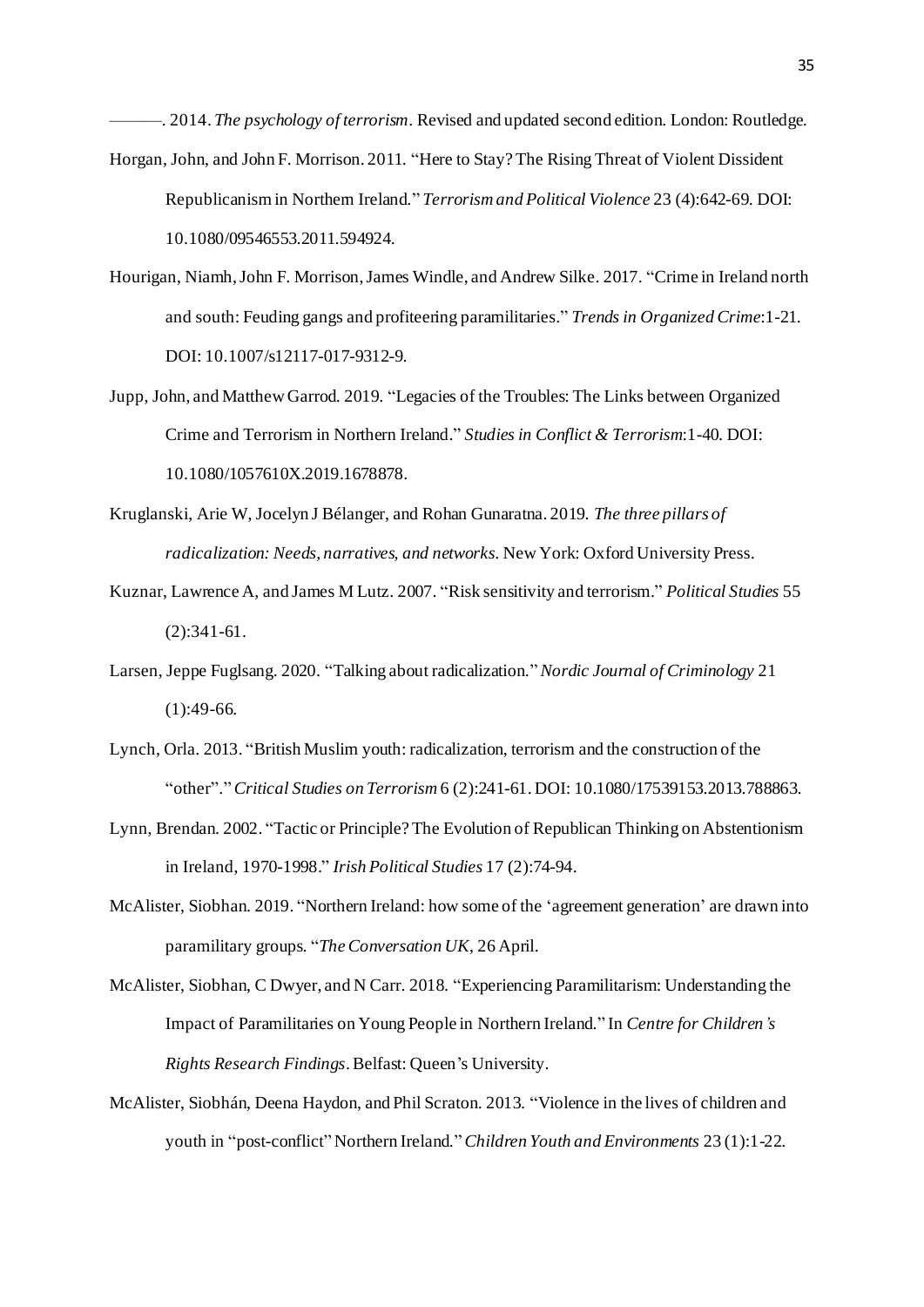- McCauley, Clark R, and Sophia Moskalenko. 2016. *Friction: How conflict radicalizes them and us*: Oxford University Press.
- McGlinchey, Marisa. 2019. *Unfinished business: The politics of 'dissident' Irish republicanism*. Manchester: Manchester University Press.
- Moghaddam, Fathali M. 2005. "The staircase to terrorism: A psychological exploration." *American psychologist* 60 (2):161.
- Mooney, John, and Michael O'Toole. 2003. *Black operations: The secret war against the real IRA*. Dublin: Maverick House.

Morris, Alison. 2020. "Security alert in Rosslea." *Irish News*, 25 March.

- Morrison, John. 2011. "Why do people become dissident Irish Republicans?" In *Dissident Irish Republicanism*, edited by Maxwell Taylor and PM Currie, 17-42. New York: Continuum.
- Morrison, John F. 2013. *Origins and Rise of Dissident Irish Republicanism: The Role and Impact of Organizational Splits*. New York/London/New Dehli/Sydney: Bloomsbury.
- Morrison, John F. 2016. "Fighting Talk: The Statements of "The IRA/New IRA"." *Terrorism and Political Violence* 28 (3):598-619. DOI: 10.1080/09546553.2016.1155941.
- Mullen, Kevin. 2019. "Saoradh speculate 'mine attack' timed to coincide with Soloheadbeg centenary." *Derry Journal*, 19 January.
- Mulroe, Patrick. 2017. *Bombs, Bullets and the Border: Ireland's Frontier: Irish Security Policy, 1969–1978*. Dublin: Irish Academic Press.
- Na Fianna Éireann. 2009. *1909-2009: Centenary Commemorative Booklet*. Dublin: Irish Freedom Press.
- Nalton, John, Gilbert Ramsey, and Max Taylor. 2011. "Radicalization and internet propaganda by dissident Republican groups in Northern Ireland since 2008." *Dissident Irish Republicanism*:119-14.
- Northern Ireland Office. 2019. *Northern Ireland: Terrorism Legislation: Annual Statistics 2018/19*, published November.
- Ó Brádaigh, Ruairí. 1997. *Dílseacht: The Story of Comdt. Gen. Tom Maguire and the Second (All-Ireland) Dáil*. Dublin: Irish Freedom Press.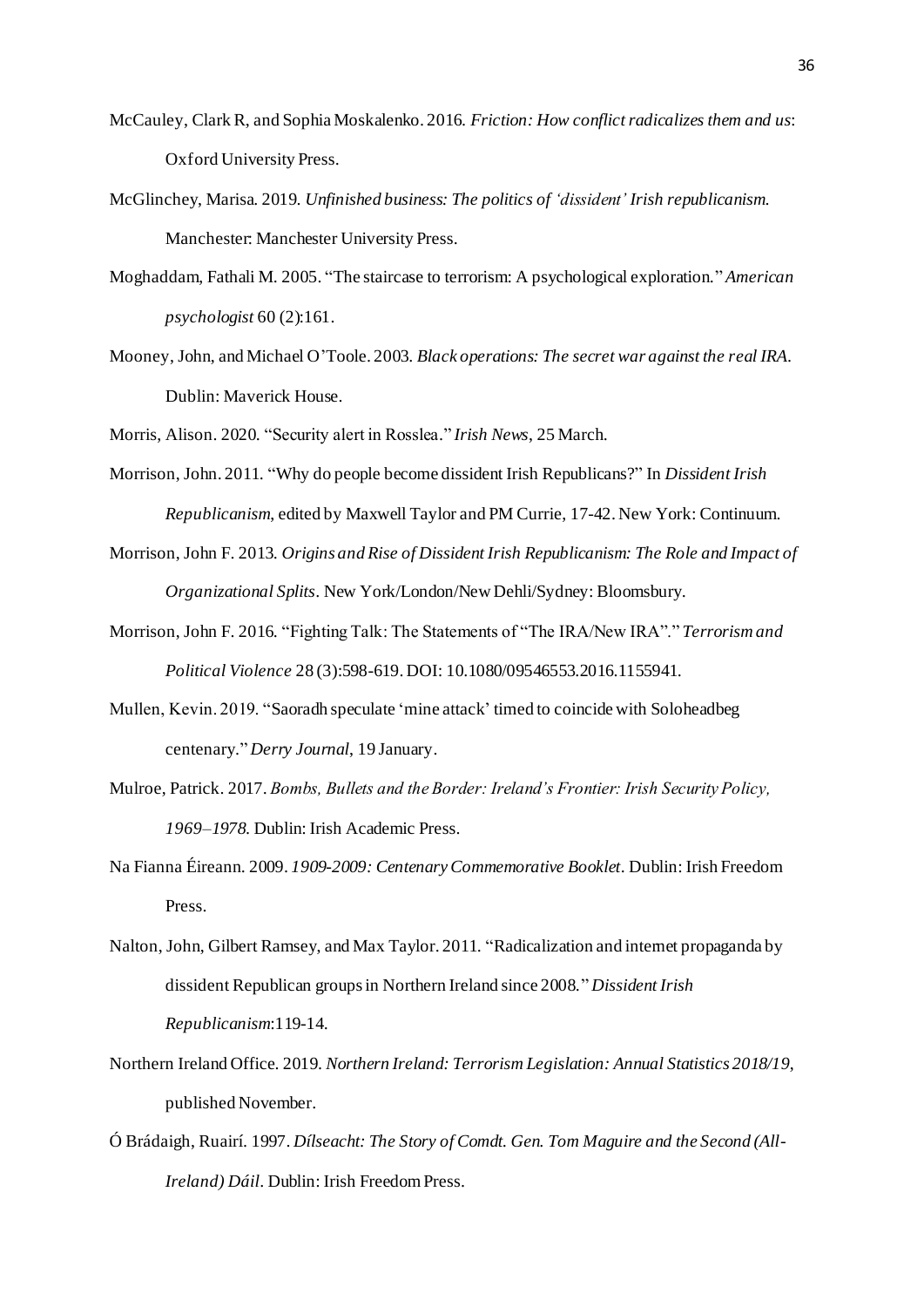O'Driscoll, Sean. 2019. *The Accidental Spy*. London: Mirror Books.

- Ó Faoleán, Gearóid. 2019. *A broad church: The Provisional IRA in the Republic of Ireland 1969- 1980*. Dublin: Merrion Press.
- Orsini, Alessandro. 2020. "What Everybody Should Know about Radicalization and the DRIA Model." *Studies in Conflict & Terrorism*:1-33. DOI: 10.1080/1057610X.2020.1738669.
- Police Service of Northern Ireland. 2020. *Police Recorded Security Situation Statistics, 1 January 2019 to 31 December 2019*, published 10 January.
- Portelli, Alessandro. 1991. *Death of Luigi Trastulli and Other Stories, The: Form and Meaning in Oral History*. Albany: State University of New York Press.
- Pfundmair, Michaela, Elena Aßmann, Benjamin Kiver, Maximilian Penzkofer, Amelie Scheuermeyer, Larissa Sust, and Holger Schmidt. 2019. "Pathways toward Jihadism in Western Europe: An Empirical Exploration of a Comprehensive Model of Terrorist Radicalization." *Terrorism and Political Violence*. DOI: 10.1080/09546553.2019.1663828.
- Reinisch, Dieter. 2018. "Women's agency and political violence: Irish Republican women and the formation of the Provisional IRA, 1967–70." *Irish Political Studies*:1-24. DOI: 10.1080/07907184.2018.1554565.
- Rekawek, Kacper. 2016. "'The Last of the Mohicans?' The IRA's 'Operation Harvest' in an International Context." *Terrorism and Political Violence* 28 (3):435-51. DOI: 10.1080/09546553.2016.1155930.
- Sageman, Marc. 2004. *Understanding terror networks*. Philadelphia: University of Pennsylvania Press.
- ———. 2014. "The stagnation in terrorism research." *Terrorism and Political Violence* 26 (4):565-80. ———. 2017. *Turning to political violence: the emergence of terrorism*: University of Pennsylvania Press.
- Sanders, Andrew. 2011. *Inside the IRA: Dissident Republicans and the War for Legitimacy*. Edinburgh: Edinburgh University Press.
- Silber, Mitchell D, Arvin Bhatt, and Senior Intelligence Analysts. 2007. *Radicalization in the West: The homegrown threat*: Police Department New York.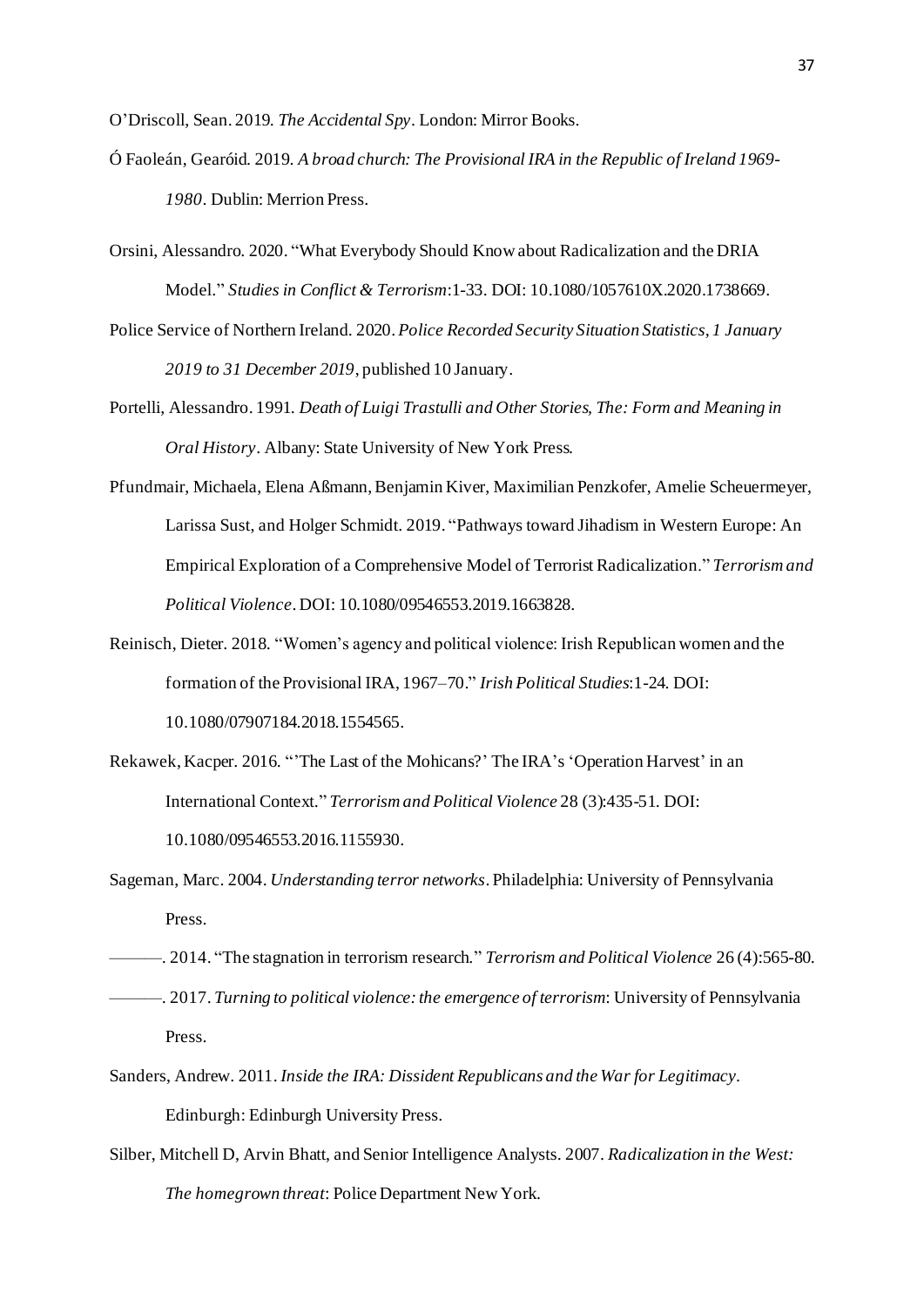Taylor, Max, and PM Currie (eds.). 2011. *Dissident Irish Republicanism*. New York: Continuum.

- Taylor, Verta. 1989. "Social Movement Continuity: The Women's Movement in Abeyance." *American Sociological Review* 54 (5):761-75.
- Tonge, Jon. 2010. "Dissidents, Ultras, Militarists or Patriots? Analyzing the Strategies, Tactics and Support for "Dissident"Republicanism." In *Political Studies Association of Ireland annual conference*. Dublin Institute of Technology.
- Treacy, Matt. 2011. *The IRA 1956-69: Rethinking the Republic*. Manchester: Manchester University Press.
- Trumbore, Peter F., and Andrew P. Owsiak. 2019. "Brexit, the Border, and Political Conflict Narratives in Northern Ireland." *Irish Studies in International Affairs* 30:195-216. DOI: 10.3318/isia.2019.30.12.
- Watts, John. 1981. "Na Fianna Eireann: A Case Study of a Political Youth Organisation." University of Glasgow.
- Weisburd, David, Ernesto Savona, Badi Hasisi, and Francesco Calderoni (eds.). 2020. *Understanding Recruitment to Organized Crime and Terrorism*.Cham, Springer.
- White, Robert W. 1993. *Provisional Irish republicans: An oral and interpretive history*, *Contributions in political science*. Westport, Connecticut: Greenwood Press.
- ———. 2000. "Issues in the study of political violence: understanding the motives of participants in small group political violence." *Terrorism and Political Violence* 12 (1):95-108.
- ———. 2017. *Out of the Ashes: An Oral History of the Provisional Irish Republican Movement*. Dublin: Merrion Press.

———. 2020. Irish Republican Movement Collection,

sites.google.com/iu.edu/thefuneralofruairiobradaigh/home; accessed: 15 April.

White, Robert W., and Michael Fraser. 2000. "Personal and Collective Identities and Long Term Movement Activism." In *Self, Identity, and Social Movements*, edited by Sheldon Stryker, Timothy Joseph Owens and Robert W White, 324-46. Minneapolis: University of Minnesota Press.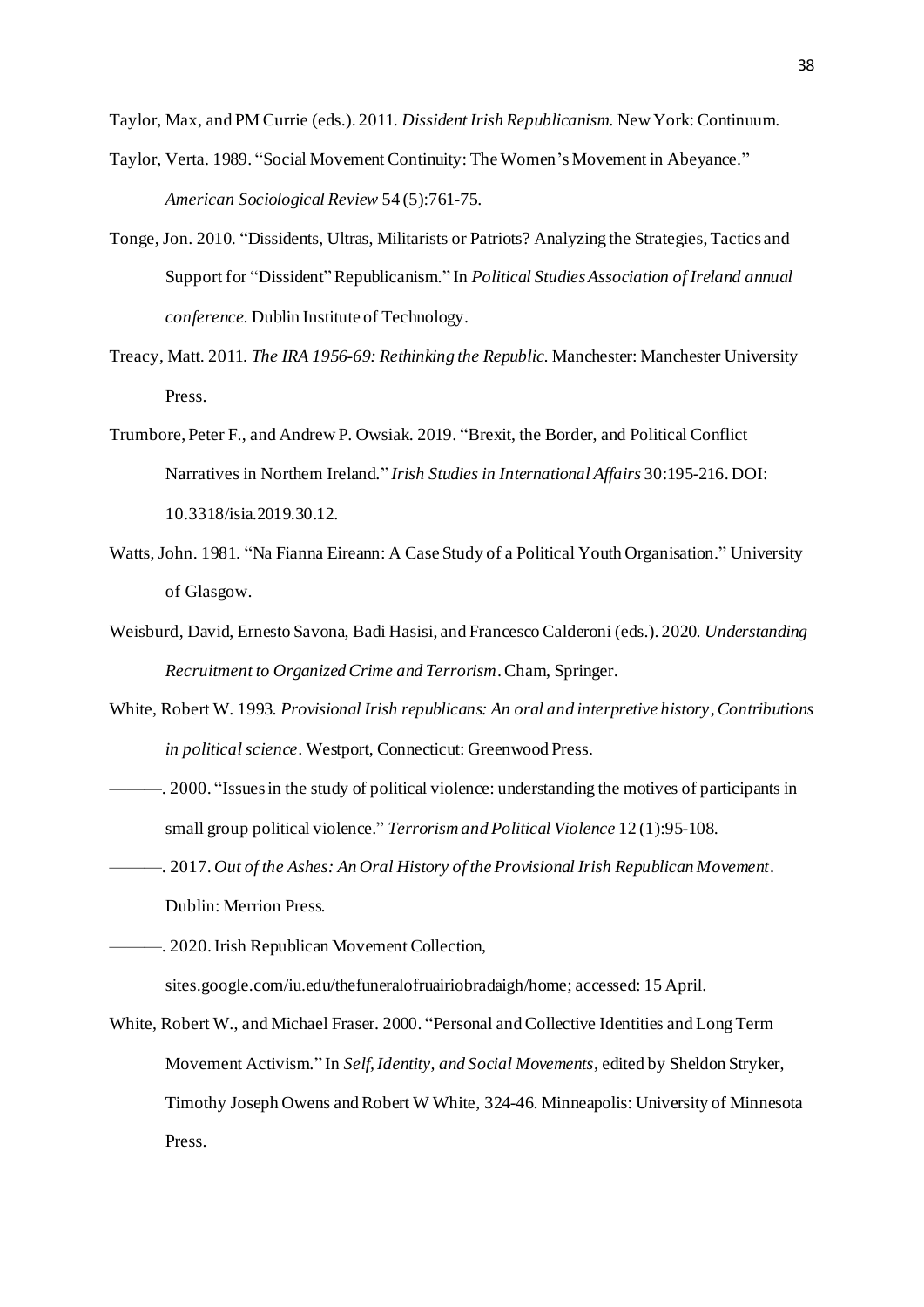Whiting, Sophie A. 2015. *Spoiling the peace? The threat of dissident Republicans to peace in Northern Ireland*. Manchester: Manchester University Press.

- Wiktorowicz, Quintan. 2005. *Radical Islam Rising: Muslim extremism in the West*: Rowman & Littlefield Publishers.
- Young, Connla. 2019. "New IRA admits murder of journalist Lyra McKee and offers 'sincere apologies'." *Irish News*, 23 April.

#### **Notes**

1 I approached these interviews as life-story interviews. The narrators were recruited through Na Fianna Éireann and the republican organisation Republican Sinn Féin. Before conducting the interviews, I obtained consent from the two republican organisations, the interview partners, and the case that they were still underage at the time of the interview, from at least one of their parents. The interviews lasted between 2-3 hours and were conducted in a house in Dublin in spring 2016. Before embarked on the research, I had obtained ethical approval from the European University Institute, my affiliated institution during the data collection, for this research. Each interview partner signed a consent form prior to the interview that stated, among other things, that he participates voluntarily in the research project and that the he was given the opportunity to remain anonymous; in accordance with the consent form, all interviews are strictly anonymised, the real identities and the exact date and location cannot be revealed, neither will the interview recordings, transcripts, and consent forms be made available to any third party.

2 The term "military ceasefire" is used in dissident republican circles to describe a situation in which the paramilitary organisations do not engage with the PSNI or the British army but continue other paramilitary activities such as punishment attacks, training, etc.

3 "Belfast suspected grenade attack 'an attempt to kill or injure police officers'," *BBC News*, December 4, 2019, www.bbc.co.uk/news/uk-northern-ireland-50658186; "Continuity IRA blamed for 'Brexit bomb plot'," *ITV*, February 6, 2020, www.itv.com/news/utv/2020-02-06/lurgan-bomb-find-followedreports-of-device-on-lorry.

4 "The Republic's Dissident Youth: Ireland's Young Warriors." *Vice News*, July 23, 2015, news.vice.com/video/the-republics-dissident-youth-irelands-young-warriors; "Children aged 10 being groomed in training camps as IRA of future," *Irish Mirror*, August 30, 2015, www.mirror.co.uk/news/world-news/children-aged-10-being-groomed-6349081; Carlo Massimo, "The Dangerous People Liberalism doesn't reach," *Newsweek*, August 17, 2015,

www.newsweek.com/dangerous-people-liberalism-doesnt-reach-363624.

5 "Na Fianna Éireann seek donations for the homeless," *Saoirse*, issue 323, November 2015, 2.